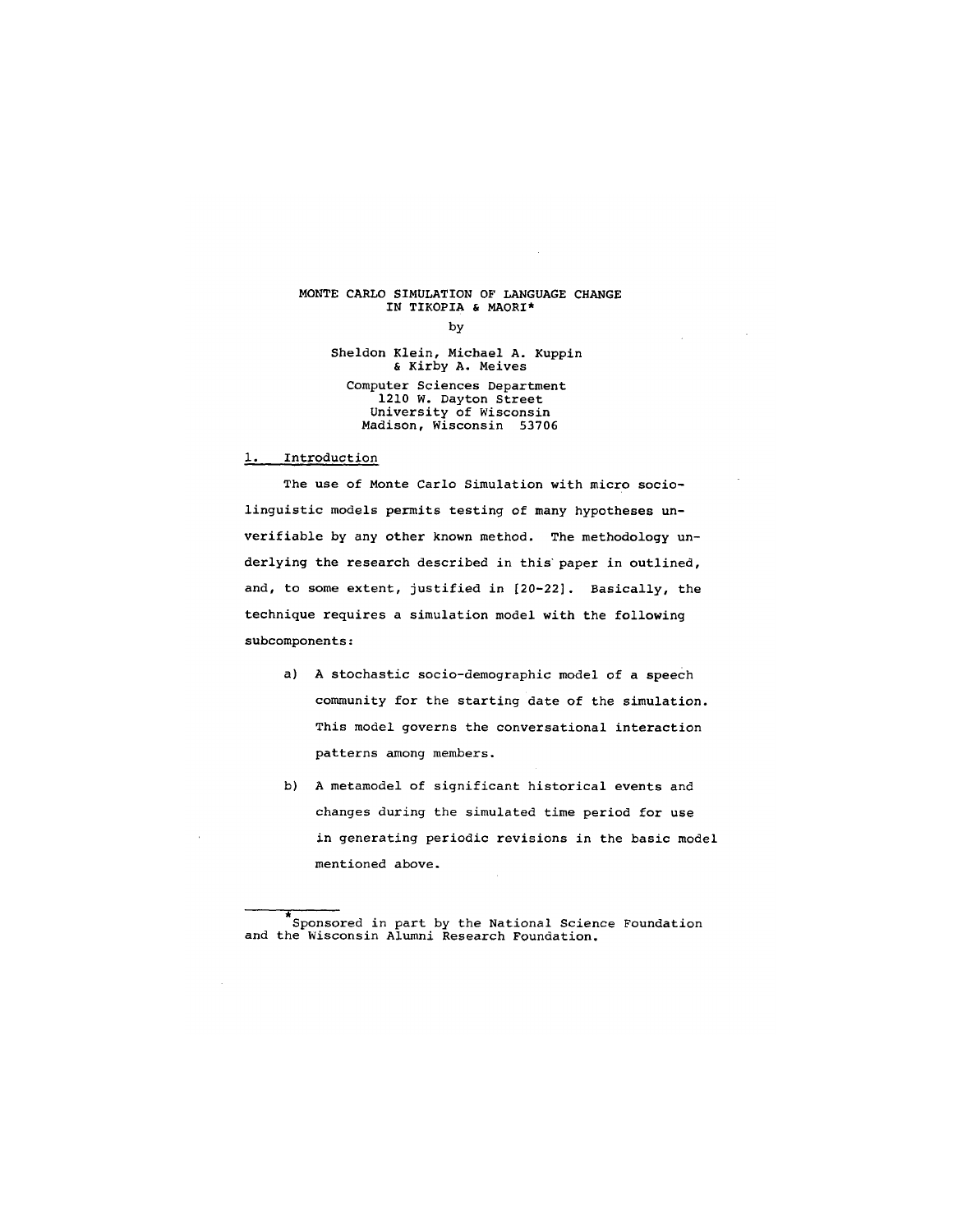c) Individual models of members of the society in the form of dynamically modifiable inputs to the parameters that serve as inputs to the rules of the basic model. The model of each individual also includes one or more grammars that may be filled

with generative rules for several languages.

d) A language learning component, both for children and adults. This module permits the generation and parsing of sentences using rules from the grammars of specified members of the simulation. The learning component makes it possible for a child born during the simulation to acquire the language or languages of his speech community through conversational interaction with other members of the society, and permits an adult either to modify one of his grammars in response to some contemporary linguistic innovation, or to acquire a new language with rules stored in a separate list. The learning component to be used in the system is a greatly improved version of the AUTOLING system [22 ,23 ]-

A preliminary testing of the simulation method was successfully carried out using a hypothetical speech community containing 15 adults and 5 children. [ 21 ] The behavioral model was extremely simple, as were the grammars (limited

 $\overline{2}$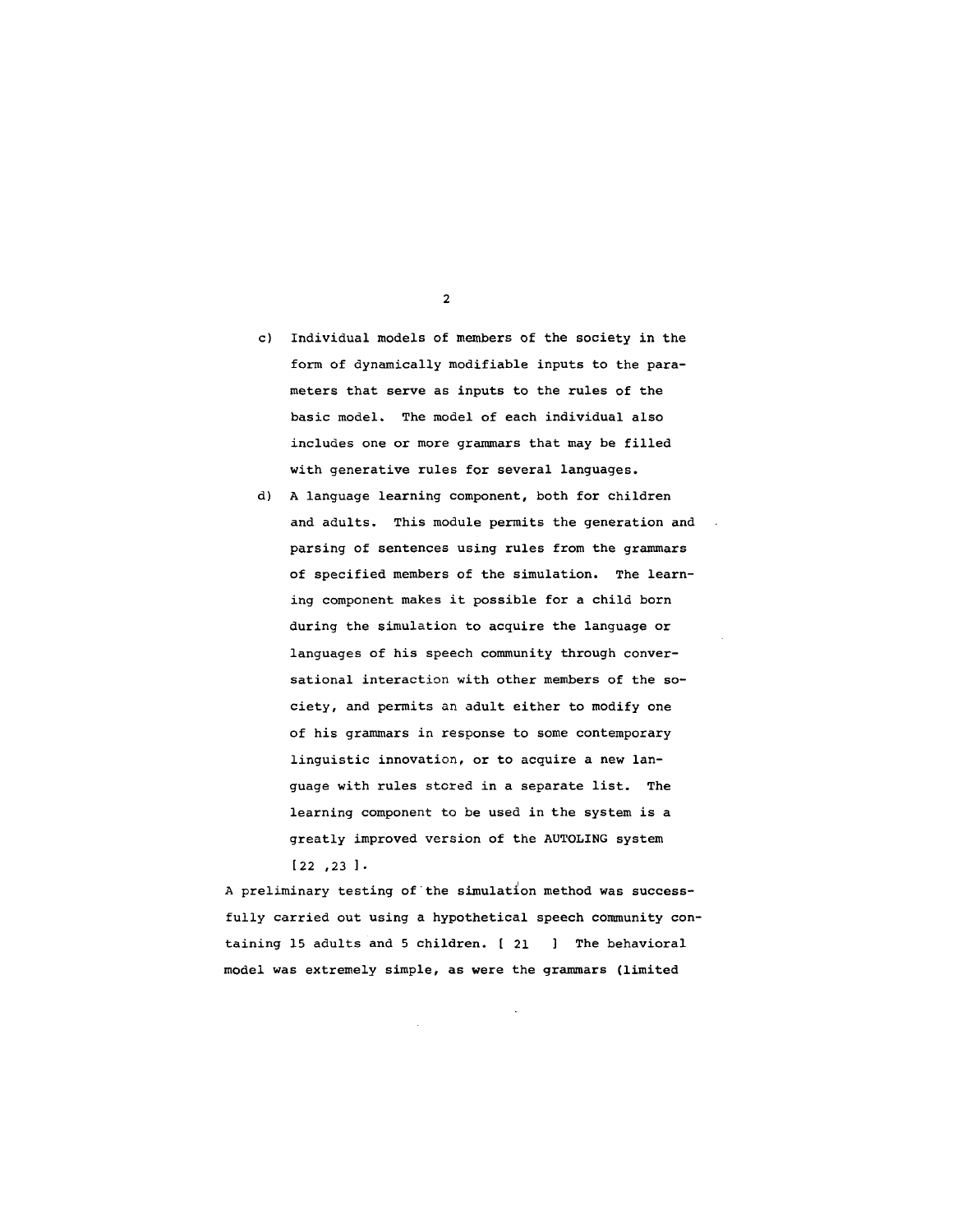to a tiny subset of English). The learning model was also simplistic, involving the actual borrowing of full-fledged rules rather than their synthesis from fundamental analytic heuristics. The goal of this test,  $t_0$  attain linguistic and social stability through several generations, was attained. It was important because it demonstrated control of the model as a preliminary to innovations that might introduce linguistic or social change. (The particular simulation used a different kind of phrase structure rule notation than we currently use.)

Now our research is directed toward the testing of the methodology through simulation of language change in a real speech community, in sufficient depth and detail that the predictions of the simulation will be subject to emprical verification. In our preliminary search for a suitable test / case we first selected the speech community on the island of Tikopia in the South Pacific. This community seemed ideal *because* of the existence of excellent functional ethnological studies by Raymond Firth that took place in 1928-29, 1951 and 1962 [ 7-11 ], and because Tikopia was virtually untouched by World War II. Both the pertinent detail of Firth's studies and the relatively restricted and documented foreign contacts during this period seemed ideal for our work, and we put some effort into designing a simulation system that could handle Tikopian Society and yet

 $\overline{\mathbf{3}}$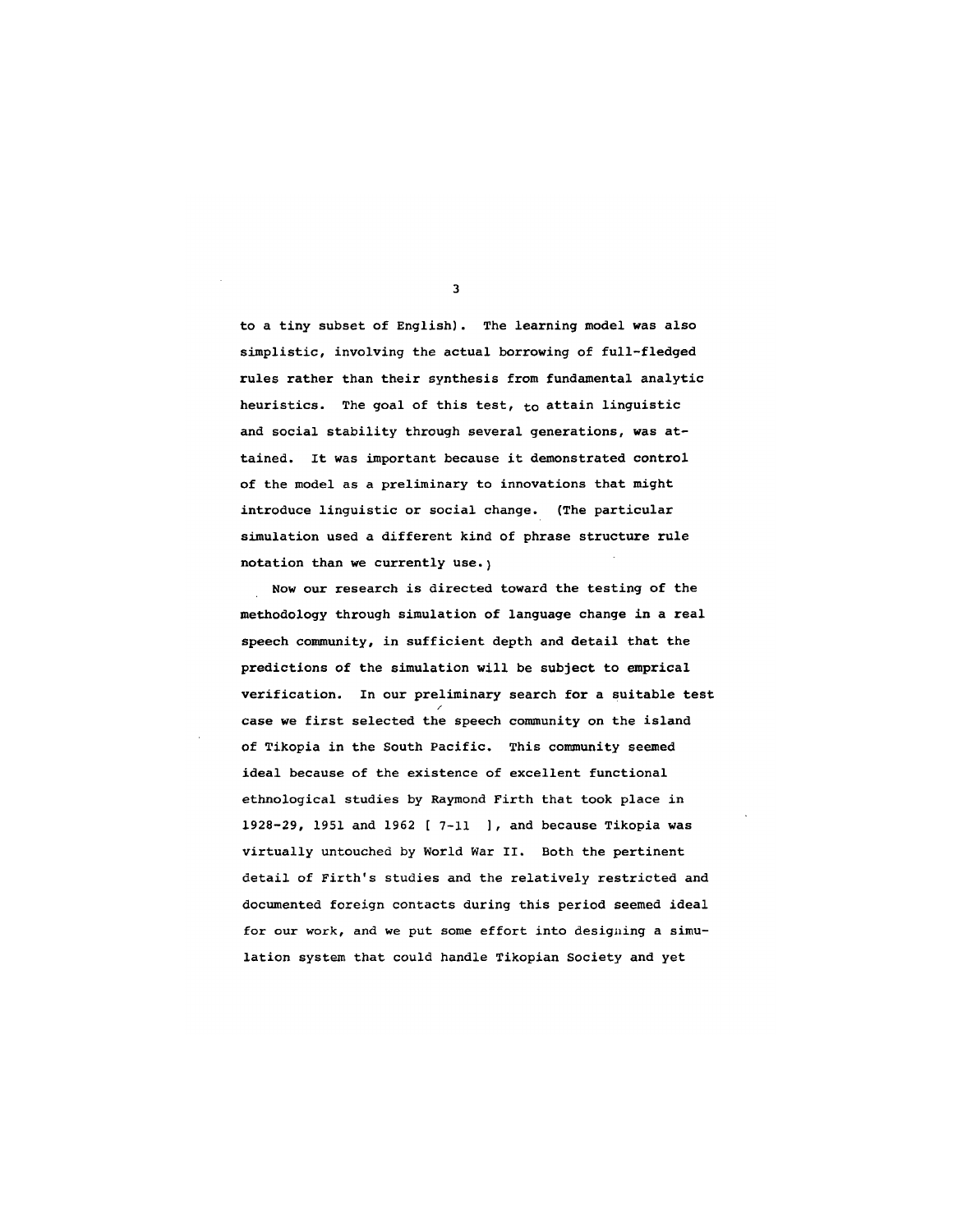have a basic generality. Unfortunately, Firth was unable to supply us with his linguistic field notes for Tikopia

(little else of a suitable nature exists).

We then decided to switch to a simulation of language change among the Maori of New Zealand. The documentation for this group is voluminous and covers several centuries. Of particular value is the existence of census data on the Mario dating back to the nineteenth century. The time scale and detail level of the Maori model must be of a coarser sort than for Tikopia because of computer time and space demands, for it must account for a population 40 to 90 times greater than that of Tikopia over a time period of perhaps 150 years. However, we found that the design of our simulation system needed little or no modification for the Maori.

We explicate the representation of both soci-linguistic situations in Section 3 to provide the reader with insight into the methodology.

## 2. Language Learning Component

The language learning logic of the AUTOLING System will furnish the basis for the learning component of the simulation system. AUTOLING is an automated linguistic fieldworker capable of learning generative grammars through teletype interaction with a live human informant. The program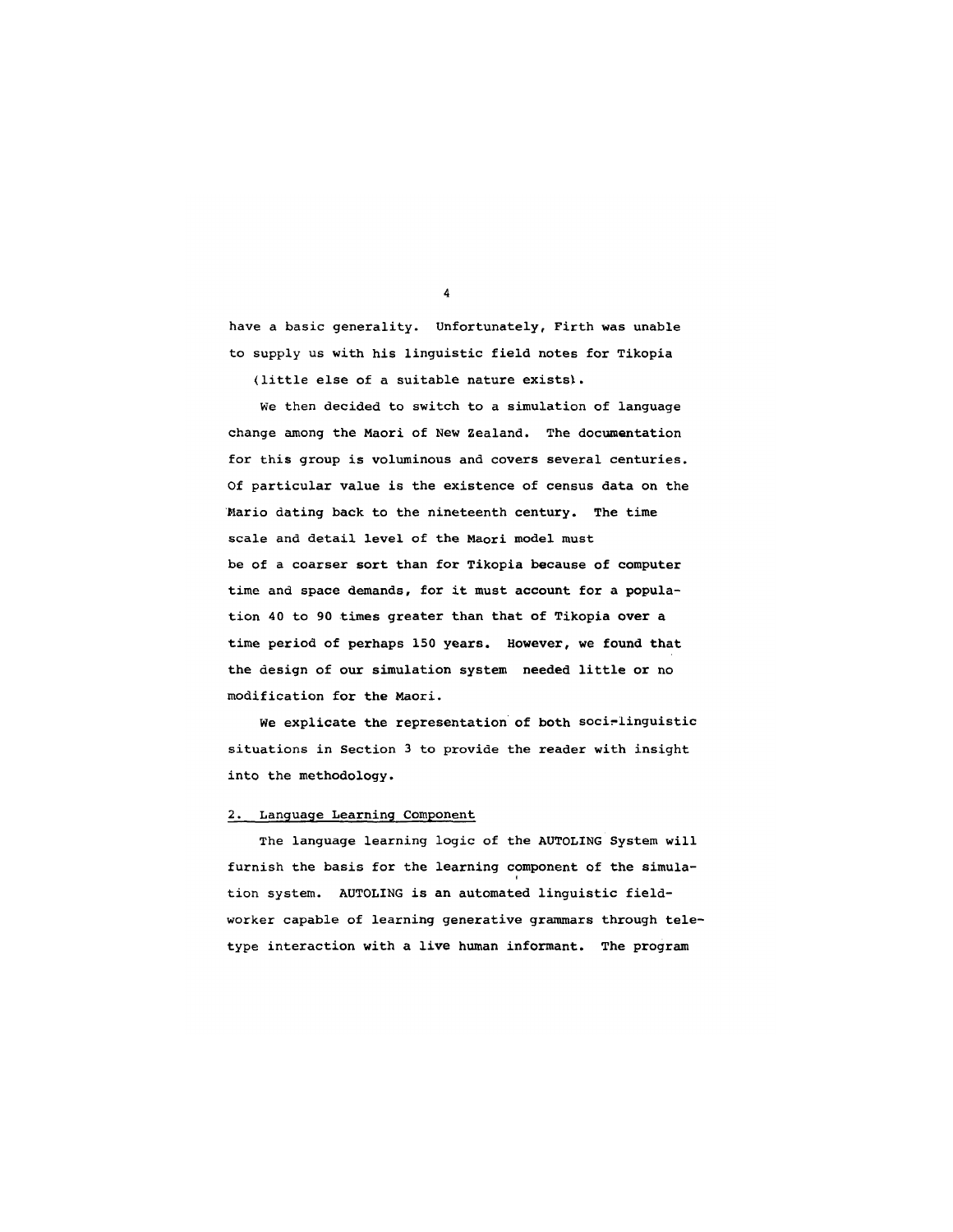is operational on the Burroughs 5500 computer<sup>\*</sup>, and has been successfully tested on selected problems in English, Latin, Roglai, Indonesian, Thai and German. The discovery methods are heuristic rather than algorithmic, and the system is under continued modification. One subcomponent is capable of learning context free phrase structure rules in response to informant inputs consisting of sentences segmented into morphemes. An attempt is made to parse each informant input sentence on the basis of the current tentative grammar. If the rules are adequate, the program prints the fact in a teletype message. If not, it posits rules that might enable the parsing process to be completed. These rules, and their more general ramifications for the grammar as a whole, are tested via productions offered to the informant for acceptability verification. Rejected sentences cause the newly posited rules to be discarded. Acceptance of false rules through incomplete testing can occur. At the present time, the program tests for such a possibility by attempting to parse various known illegal sentences. The most recently recorded ones are tested every time a new rule is coined. All illegal sentences are tested at periodic intervals. If the bad rules were coined too far in the

<sup>\*</sup>Preliminary programming is in ALGOL for the Burroughs 5500 computer, eventually the program will be shifted to the compatible Burroughs 6500.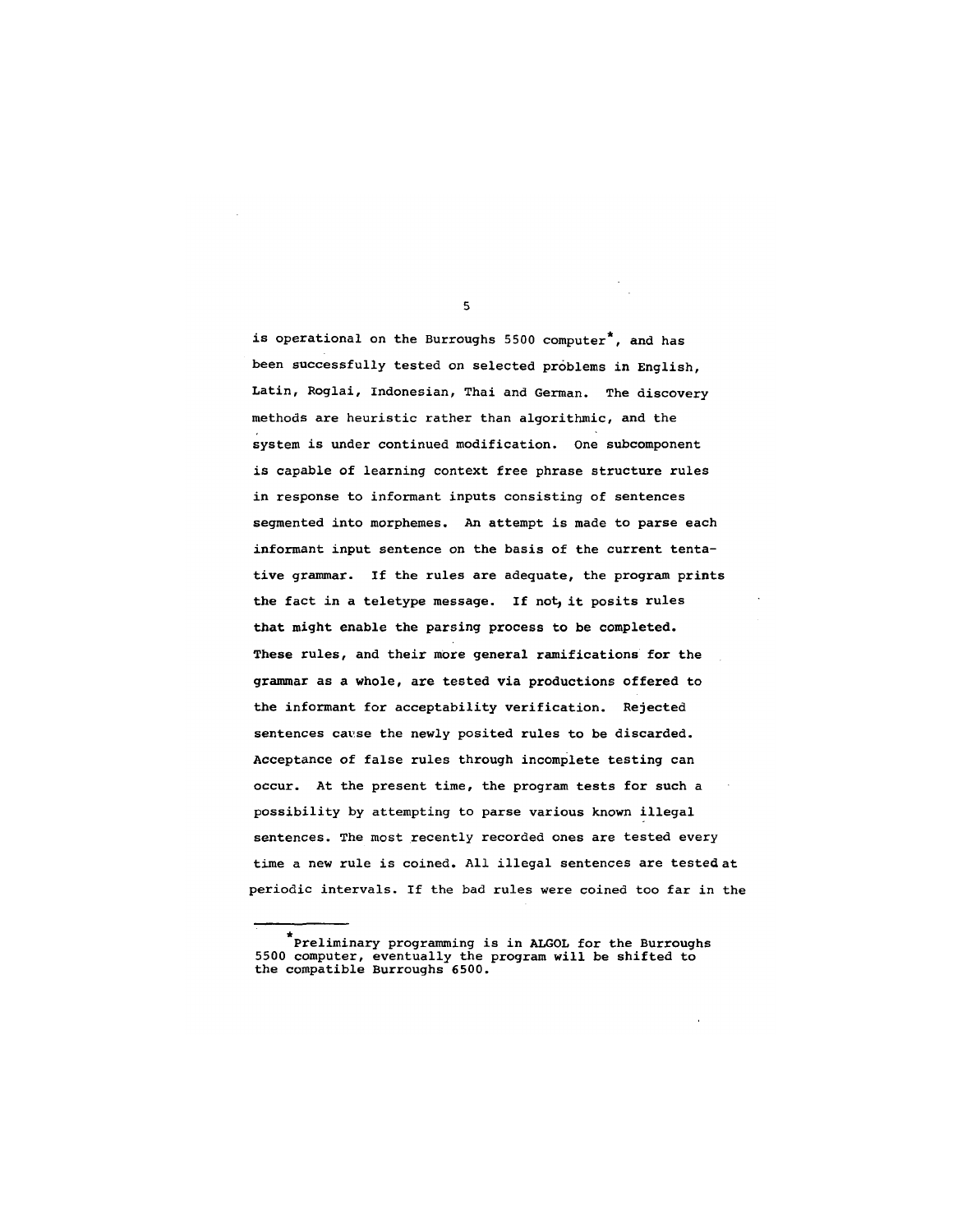past for correction, the program throws out its entire grammar, and reanalyses the entire corpus, using the illegal sentence responsible for the situation as one of the key controls on the new grammar. A later version of AUTOLING will make a stronger attempt to determine the specific culprit rules, and take corrective action in form of transformations or simple context-sensitive phrase structure rules. In fact, eventually, the system will learn a transformational grammar consisting of unordered phrase structure rules plus obligatory transformations that operate whenever conditions permit during the generation process. Also, a morphology learning component will be integrated into the system.

For the simulation system, the human informant is replaced by another grammar associated with another member of the community. While the system will contain only one learning program with its associated parsing and generation routines, each grammar associated with each member of the community might, on various occasions, serve as the grammar in which learning takes place, or as the grammar used to accept or reject the productions of an 'embryonic ' grammar. Learning feedback in an adult-adult conversation will not occur as often as in a child-adult context. The exact circumstances under which an individual's grammar learns or teaches are determined by the socio-demographic model.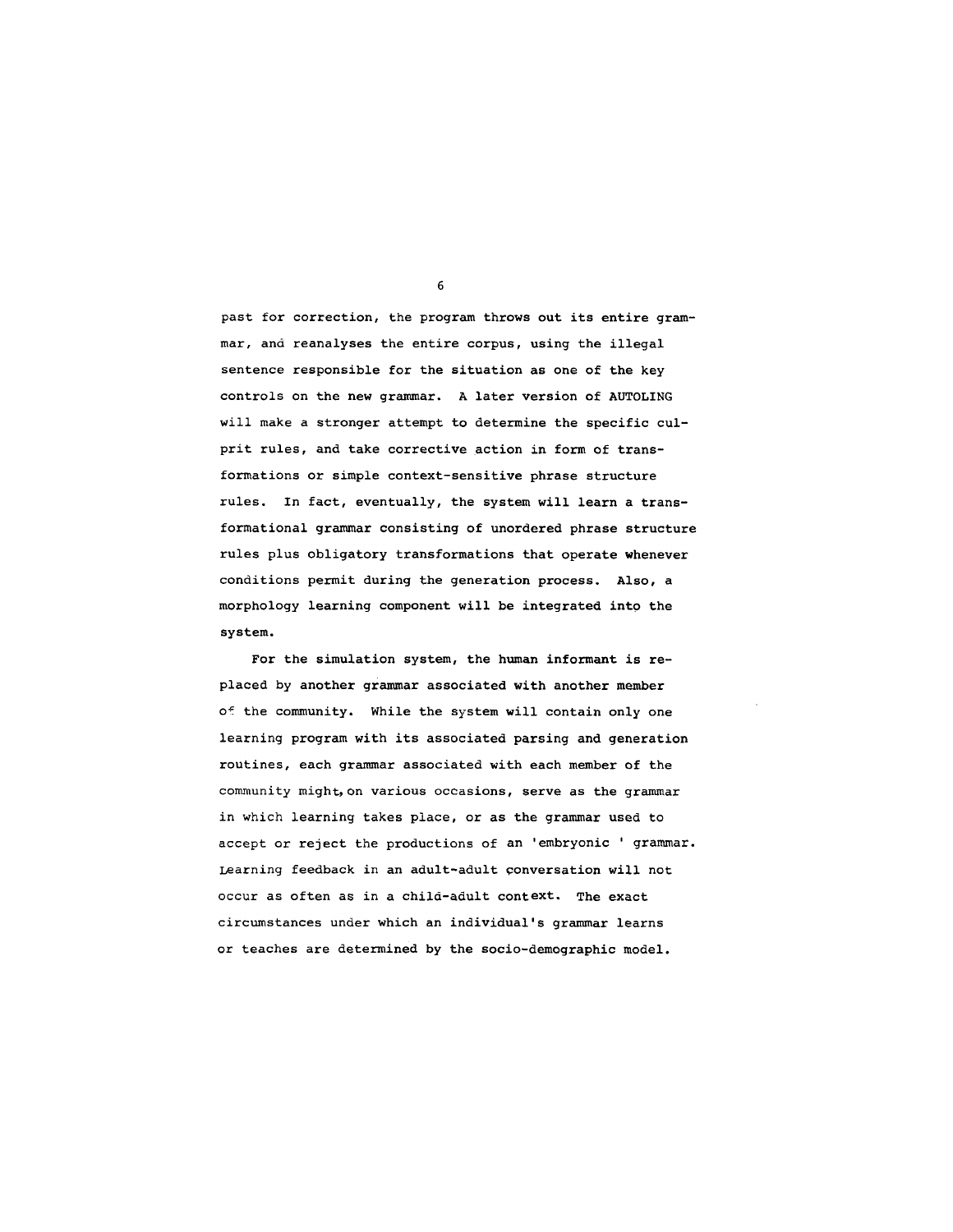Special features that must be added to, or modified in the AUTOLING system include the following:

a. Multilingual Dictionary: For Tikopia, a list of Tikopian, English and Melanesian Pidgin morpheme equivalents. Any individual auditing new lexical items will add a list link in his grammar (which references terminal elements only indirectly) to the appropriate entries. Links to corresponding morphemes (if any exist) in other languages will be entered only if the person has actually been exposed to the form in conversation.

For specialized vocabulary, the entries will also contain markers of the context in which the item is to be used.

b. Sentence Generator: Both the Generator and the Parser use the same grammars. The generator selects non-terminal rewrite rules according to relative frequency parameters that are modified during the parsing process. Terminal elements are referred to by links to the dictionary. Some terminals are selected on the basis of the generation context, i.e., specialized vocabulary referring to items of material culture. Under some conditions, a terminal's translation equivalent in another language may be chosen.

In the specialized case of normative learning, e.g., in a child-parent relationship, the generator will test newly formed rules by pertinent test productions offered to the normative teacher for acceptance or rejection.

 $\overline{7}$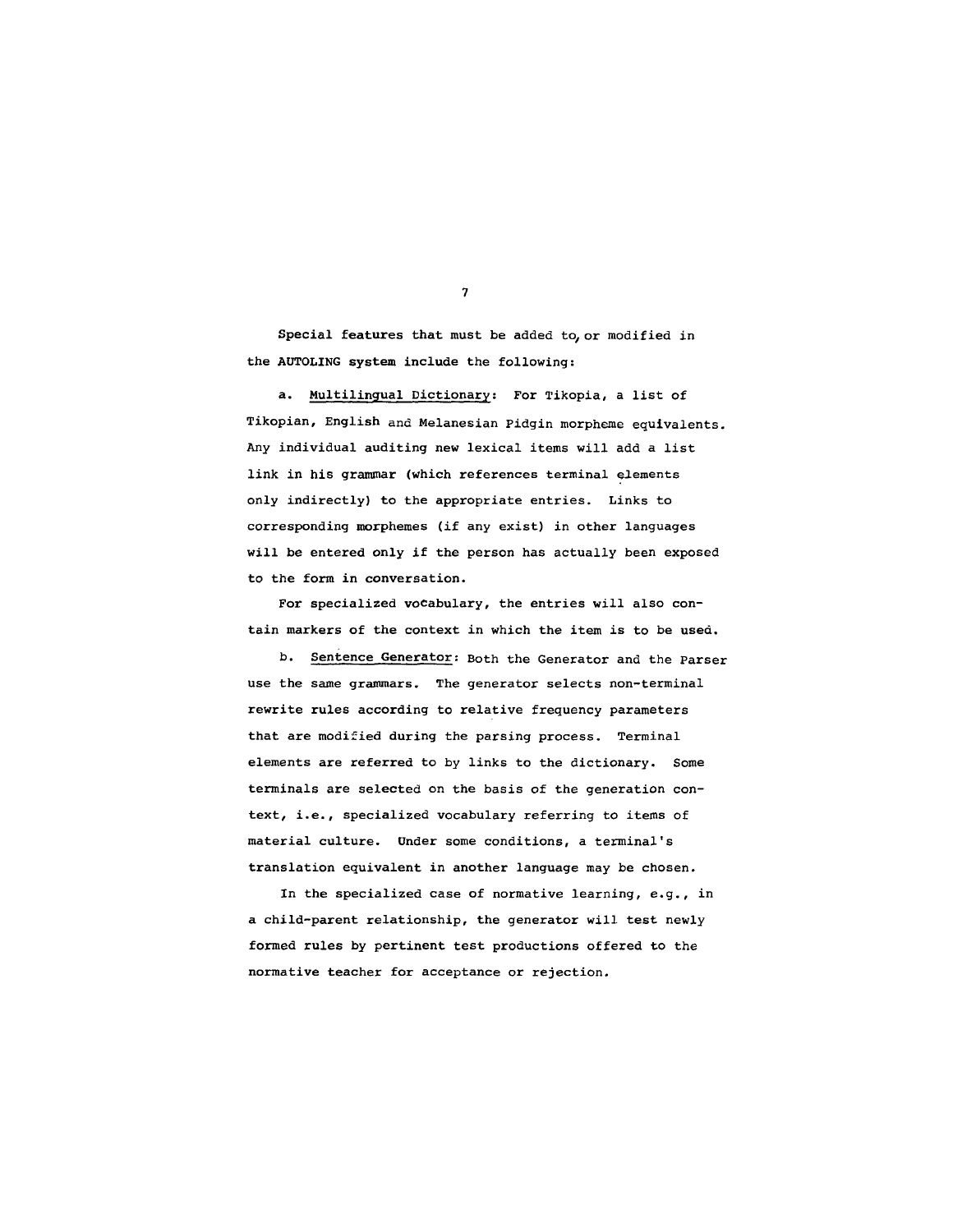c. Parser: The parsing component may modify the frequency parameters pertinent to the generation process as a function of a particular rule's use in recent parsings.

## 3. Modelling Tikopia and Maori

Some generality in the system design would be necessary even if one intended to model only one society. In particular, the rules governing the interaction of members of the population would undoubtedly be subject to frequent revision during the course of research as it might become apparent that some variables modelled were not pertinent, ana that ommitted ones were significant. A fully general system, capable of modelling any society, must contain, implicitly, a universal theory of socio-linguistic behavior.

A basic assumption of our system is that an individual's group memberships constitute the major determinants of his conversation behavior. Therefore it is essential that the system provide an efficient means of describing an individual's age, sex, political, kin, work and social group memberships as well as data of a purely geographic nature.

Specifically, for Tikopia, it seemed that age, sex, village, clan, religion, household, marital state, work groups, and social status were the key variables governing conversational interaction . We planned to simulate a thirty or thirty-five year time span in a model containing a population sample of about 120-165 people distributed

 $\mathbf{s}$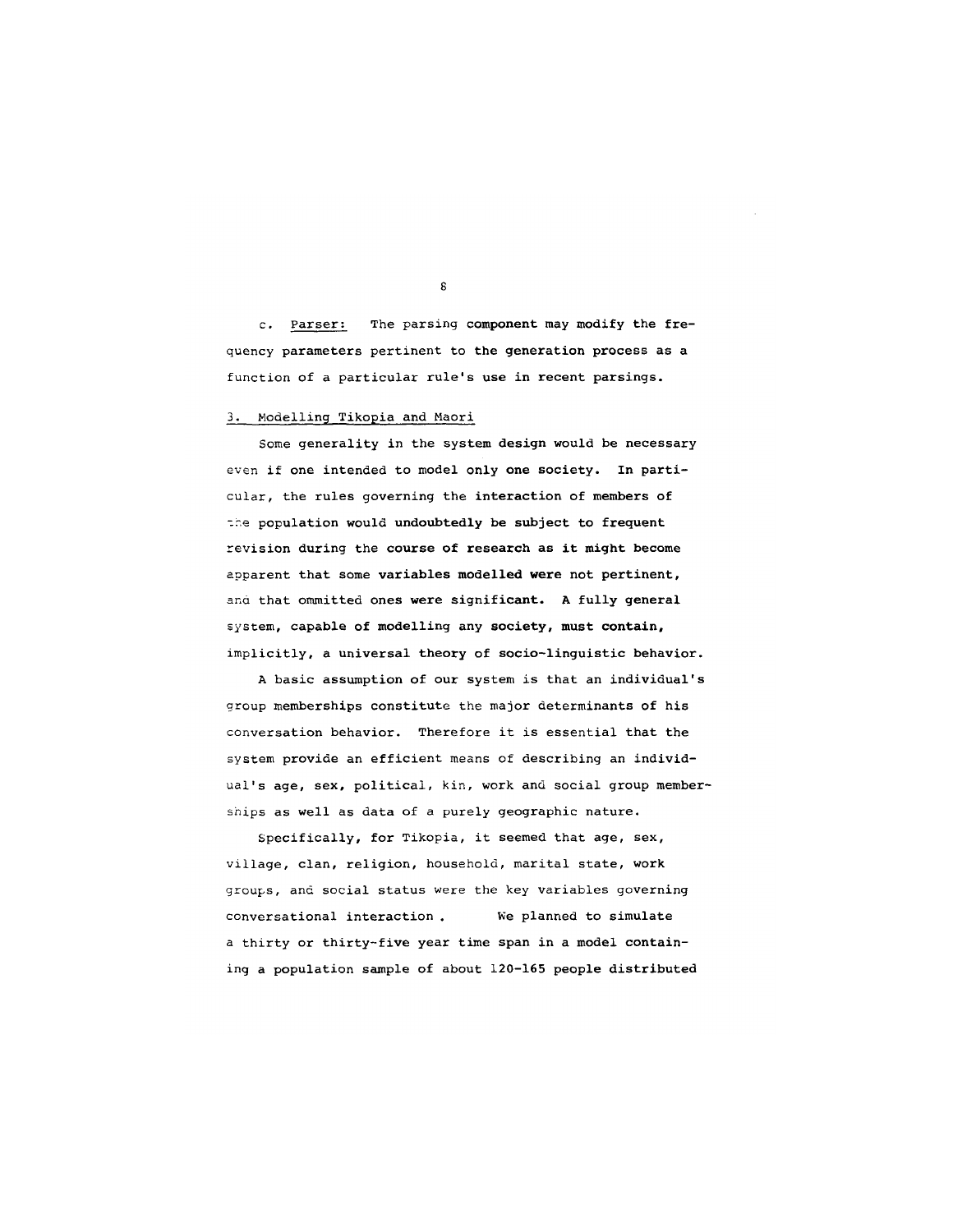among three villages, representing about 1300 to 1800 people distributed among approximately 25 villages.

The decision to construct the model with a few villages containing a large fraction of their real-world population (as opposed to more villages with fewer modeled people per village) was made on the basis of material contained in Firth [ 7-11 ] indicating the village as the largest pertinent unit for our purposes. The decision to model three villages was based on the recognition of the subordinate, but real pertinence of inter-village relations. The problem of representing a complete multi-generation kinship structure for each individual also set a lower bound on the number of people per village.

The actual method of creating an initial population state is rather complex, and is described in Section 4.

The researcher attempting to model Maori society is faced with the problem of finding pertinent data in a vast literature of essentially non-pertinent material. Fortunately, official government census information, dating back to the mid-ninteenth century, provide valuable demographic data.

The population size demands a different kind of sampling than in the Tikopia model. The population ranged from 56,000 in 1857-8 to 167,000 in 1961. A study of the literature suggestS that the Maori-English linguistic acculturation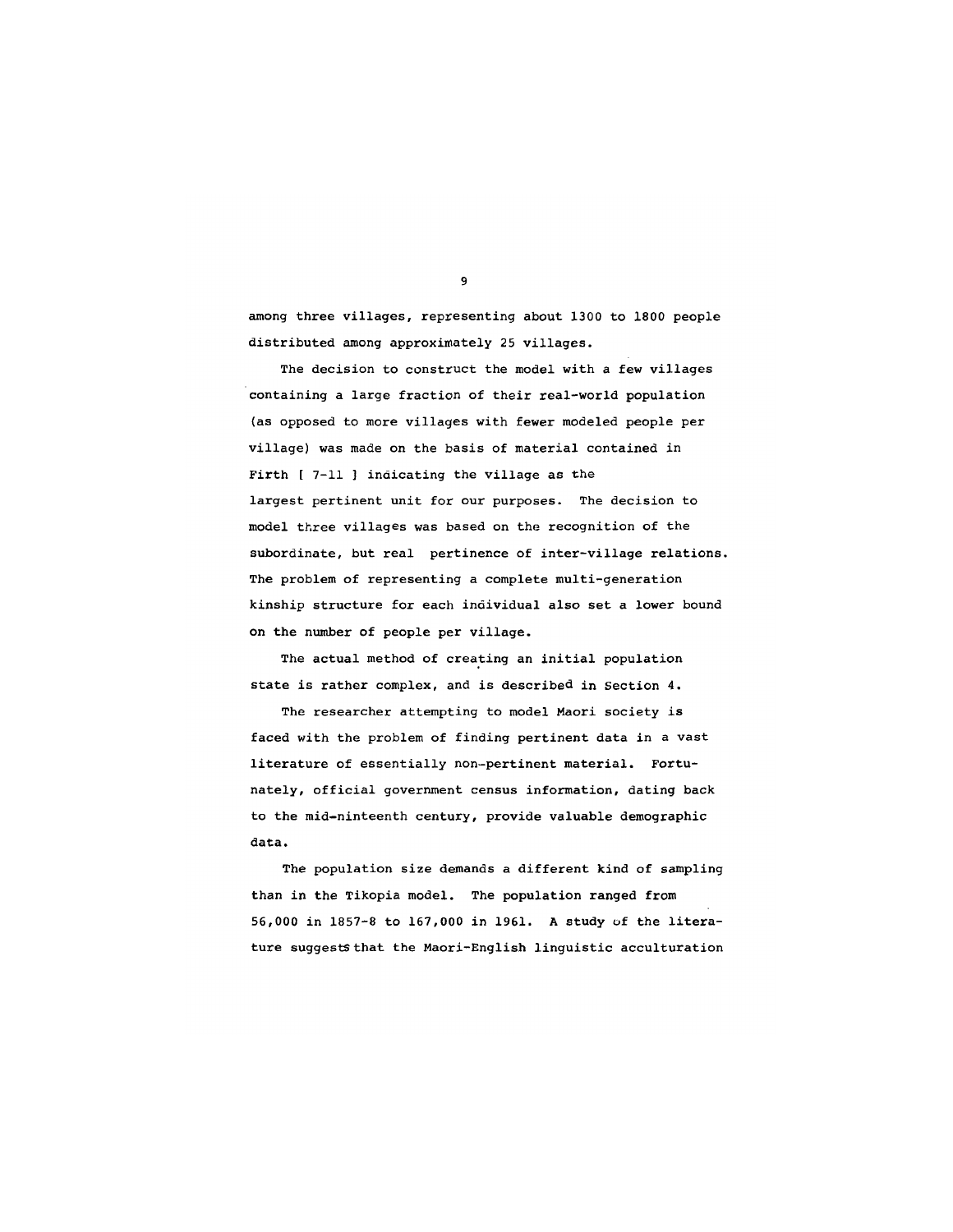phenomena might best be modelled in the following way:

- a. Population: Sample size ranging from i00 to 300 Maori plus English speakers.
- b. Geographical Distribution: Two communities remote from white contact, plus the graduate creation of a city population group, and a group in an intermediate location.
- c. Key Social Variables: Tribe, hapu or tribal subgroup, social class (aristocrat or commoner), age group (child, young unmarried, young married to middle aged, elder) lineage, work groups or occupation, and religion. The hapu, rather than the immediate family, appears to be the minimal significant social unit of organization for the goals of our simulation. In the case of city dwelling Maori, residence in the same city constitutes another group membership.
- d. Meta-model of Historical Change: Gradually increasing contact with English speakers, wars, gradual migrations to urban areas.

4. System Organization and Construction of the Data Base

The learning program, as it stands, demands an interaction between a live informant and teletype outputted questions. It is necessary, for the purpose of reducing the enormous computer time required for the successful

i0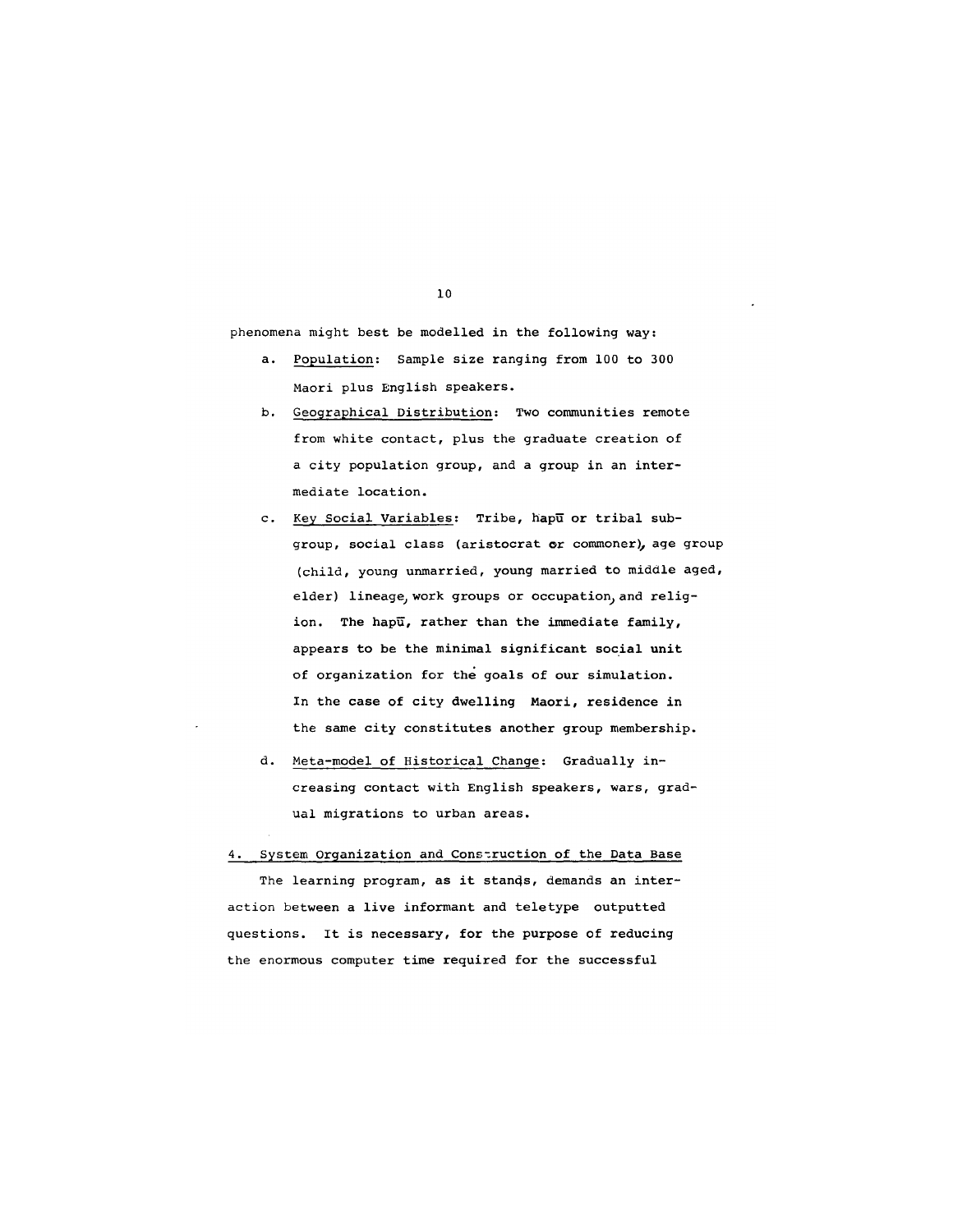simulation of change in linguistic patterns, to be able to break the current program into two parts -- one part that can read sentences input to it without asking for immediate help, and another which will generate sentences randomly, based on the rules that were formulated during the input stage.

The portion of the program that is responsible for the generation of random sentences will also determine the context in which the sentence was spoken. Context is determined by defining the subclass of persons who would be listening to this sentence, and placing an indicator of this subclass in the file of sentences which are generated. The sentences will be placed in a file, that will later be passed against all individuals in the sample in order that particular aquaintances are able to "hear" what was said- at the same time creating rules which shall be used in the next generation pass.

At major points in the process, events take place that need not be thought of during the normal cyclic activity. These involve the life and death routines, marriage ceremonies, arrival-departures, and recreation of the aquaintance lists that describe who is listened to. Because of the one-to-many character of speeches, it is possible to keep the aquaintance lists to a manageable size by listing only those persons whom one listens to, and not those who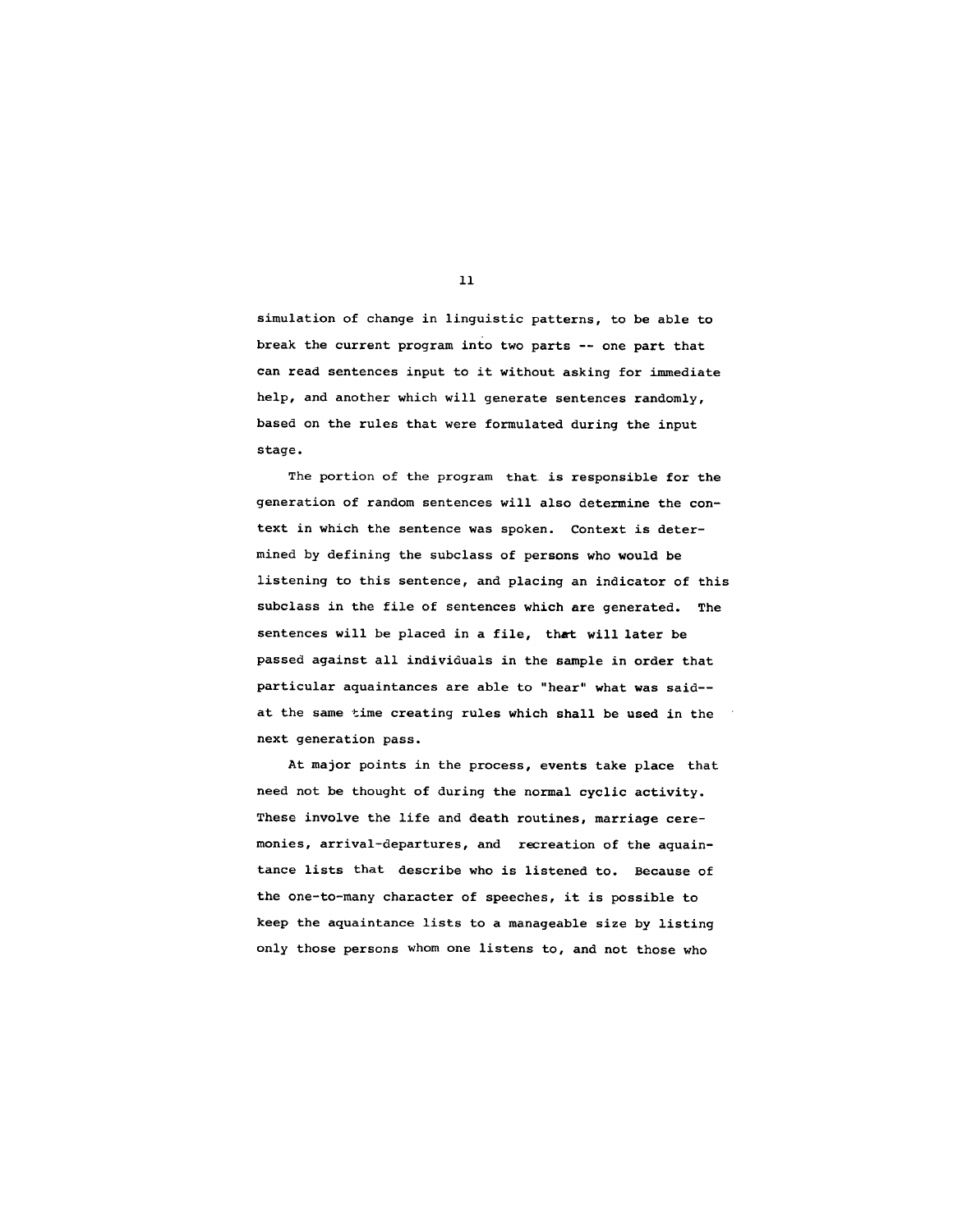are spoken to.

Before we examine the conversation process further let us discuss the general problem of creating a sample for data that is available only in aggregate form.

### 4.1 Sample Generation

For many groups to be studied by the process described in this paper, samples do not exist. If any information exists at all about these groups it is often in the form of cross-tabulation tables published as an indication of census patterns, and is usually not given in its raw form.

<sup>\*</sup>The problem of creating a kinship structure is not of this type. In the case of Tikopia it is essential to keep track of kin relations with contemporaries that may owe unelr origin to links with common ancesters, perhaps 2 or 3 qenerations removed, who may be deceased at the start of the slmulation. The best automated method we could devise involves running an accelerated, prefatory, partial simulation of the society beginning several generations before the official start date. The only aspects modelled would he those governing birth and death, residence change and marrlage rules. Initially, all individuals would be assumed zc De unrelated, and marriage would take place with relatlve freedom. As the prefatory simulation progreSSes through successive generations, kin ties are createdjand the free choice of spouses disappears. By the time the presimulation is completed, the original starting populatlon is aeao, and each member of the main simulation population has a complete and consistent set of kinship relations. The level of detail in the Maori situation does not demand this microcomputation of kinship (see Section 3).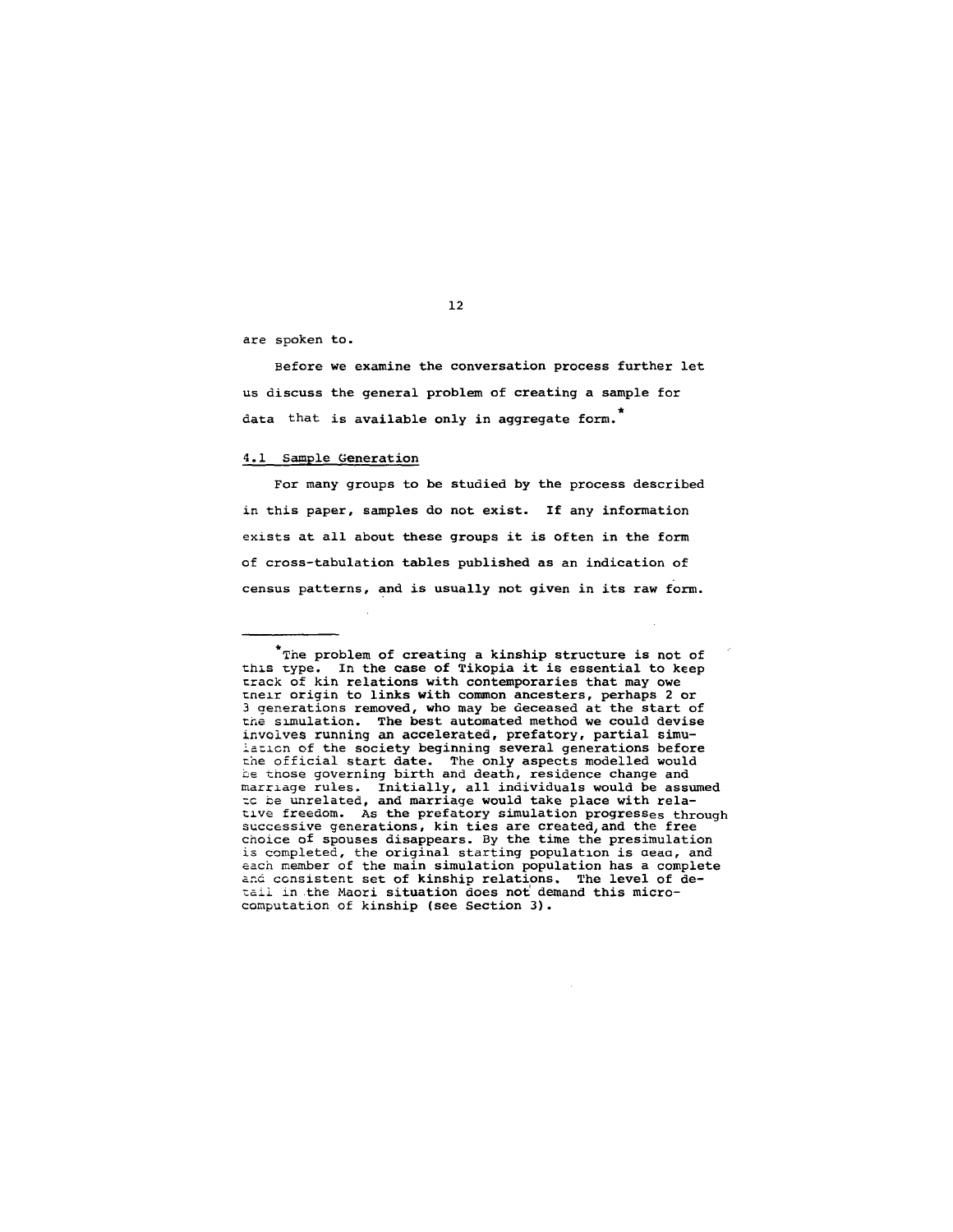To model groups of people where it is impossible to collect raw data because of expense, time, or other complications such as the passage of time rendering the sample change (historical groups), it is often necessary to create a sample of people artificially. Since any such attempt will result in an incorrect sample, it is important to realize this beforehand and be on guard when viewing the results of the study against arriving at conclusions which are invalid. We can, however, obtain results that have some validity by restricting our discussion to those characteristics of the sample that we are able to insert into our sample creation process by the heuristic methods described below. We realize that heuristic processes are just that- there is no real guarantee of success in creating a sample which is totally accurate. But by prefacing the results of our study with this disclaimer, and restricting our stated conclusions to those population characteristics which we know to be true, useful research can be expected.

We can illustrate the sample creation best by an immediate example.

Suppose we are interested in the study of linguistic patterns as they are formed with respect to three variables- age, sex, and marital status. It is necessary first to describe the catagories that are important to us for each of the variables in the model.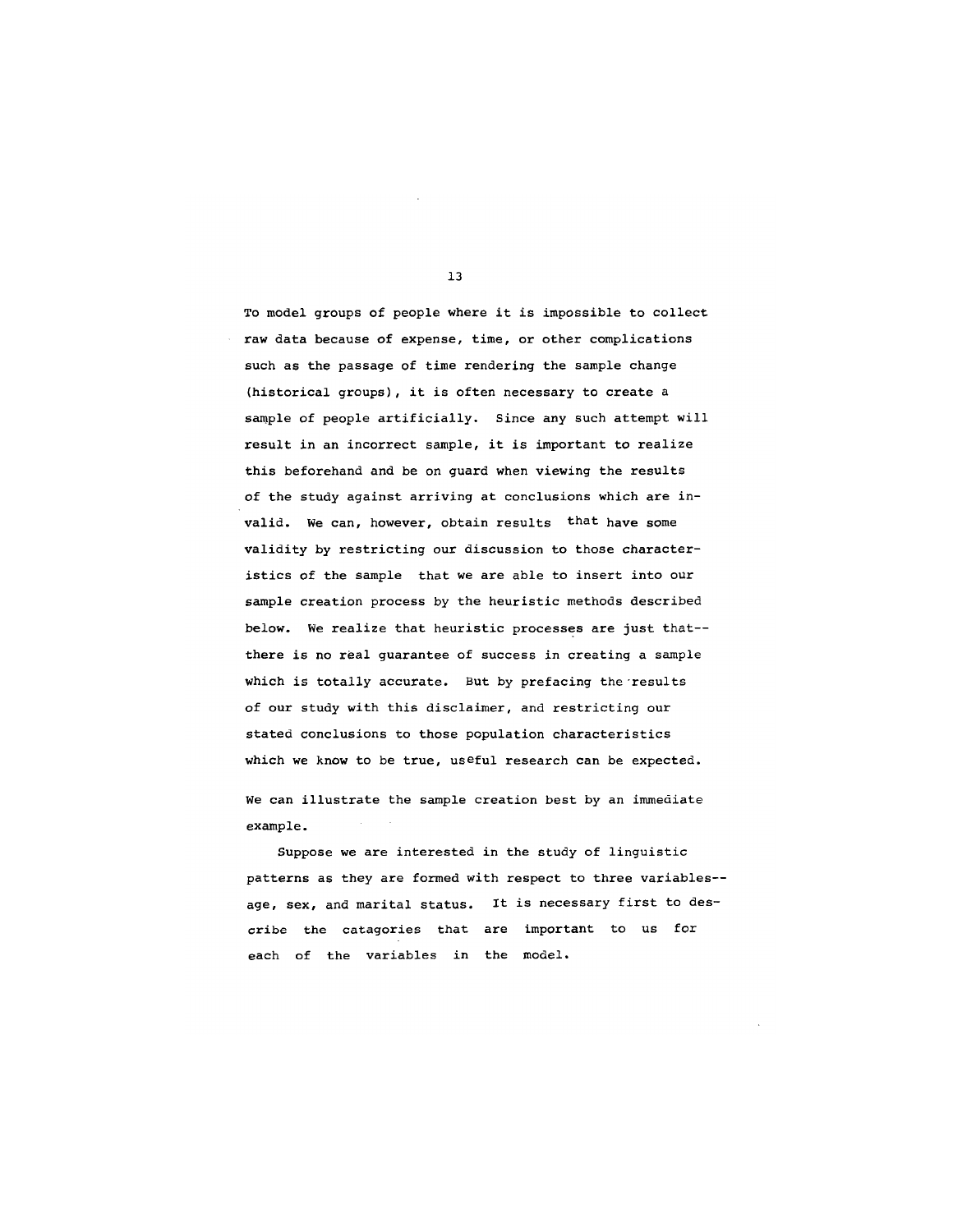If we posit that age does not influence linguistic patterns except in major catagories, we can break the ages into the three groups Young, Adult, and Elder.

Since the other two variables Sex and Marital Status have well defined groupings (Male, Female; Married, Unmarried), we can define our task with the following table:

| Age   | Sex    | Marital<br>Status | <b>Percent of</b><br>Population |
|-------|--------|-------------------|---------------------------------|
| Younq | Male   | Married           | 2                               |
| Adult | Male   | Married           | 2                               |
| Elder | Male   | Married           | $\overline{P}$                  |
| Younq | Female | Married           | 3                               |
| Adult | Female | Married           | 2                               |
| Elder | Female | Married           | 5                               |
| Younq | Male   | Unmarried         | 2                               |
| Adult | Male   | Unmarried         | 2                               |
| Elder | Male   | Unmarried         | 2                               |
| Young | Female | Unmarried         | 2                               |
| Adult | Female | Unmarried         | 2                               |
| Elder | Female | Unmarried         | 2                               |

Defining a population artificially for the requirements of the simulation process involves the accurate choice of percentages of the total population for each of the above permuted catagories of variables. This can be done in many ways.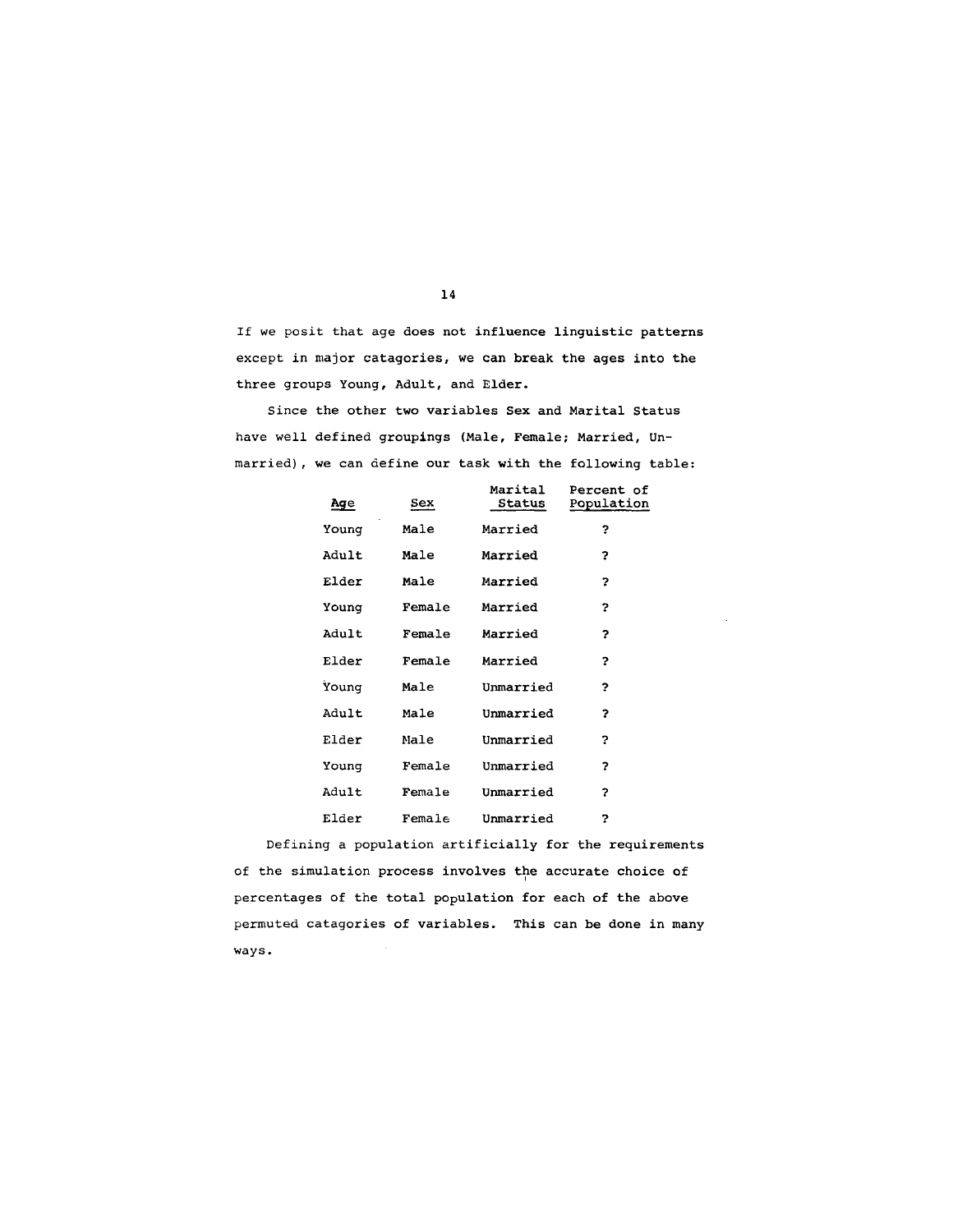1. By hand. The above percentages may be chosen by the researcher after careful reading of documents describing population characteristics.

2. By computer algorithm. There are often published statistics on populations that can be used to create appropriate percentages. Cross-tabulation tables are the most fruitful in this attempt, as they often contain all of the necessary information within them. If they do not, other population statistics such as correlation matrices may be used  $\epsilon$ .g., lacking a published table displaying the relationship between Age and Income, a correlation coefficient of .46 is useful). Since some of the information may be either contradictory or of disproportionate value, it is necessary that a decision be made on the actual distribution characteristics. If tables are available showing the relationships, they should be used. But if tables are not available, or if the only available information about a particular relationship is in the form of another statistic, the preferable thing to do is to create the table by hand, based on research of the textual material.

For example, assume that we wish to build a file of persons as mentioned earlier. In reviewing the published tables, however, we cannot find a table relating Age and Marital Status. We do find, on the other hand, that the correlation between Age and Marital Status is given as .43. Using this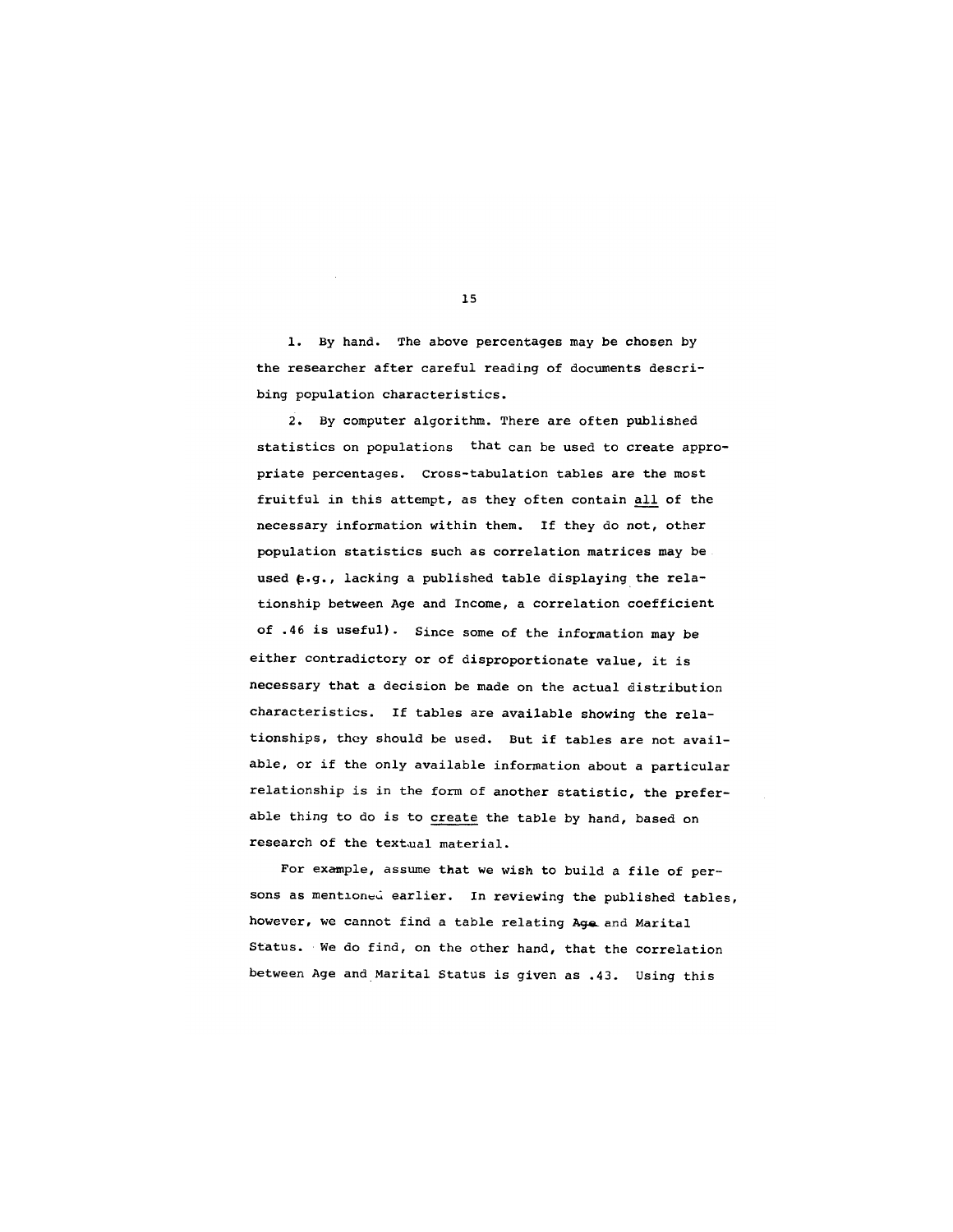information, together with research of the text, it may be possible to generate a table of the following form:

|       | Married | Unmarried |
|-------|---------|-----------|
| Young | 28      | 28%       |
| Adult | 46%     | 16%       |
| Elder | 38      | 58        |

If we make no use of the knowledge of the correlation coefficient of .43 between Age and Marital Status, we may generate a sample that has serious faults. Not making use of it in this case would be similar to creating a table of the form:

|       | Married | Unmarried |
|-------|---------|-----------|
| Young | 15%     | 15%       |
| Adult | 32%     | 30%       |
| Elder | 48      | 48        |

(approximate correlation coefficient  $r = 0$ )

This table is clearly incorrect, Marital Status should l not be distributed evenly with respect to age.

If a process of random selection over the specified probability distributions (the relative frequency tables) is used to create the persons in our sample, it should be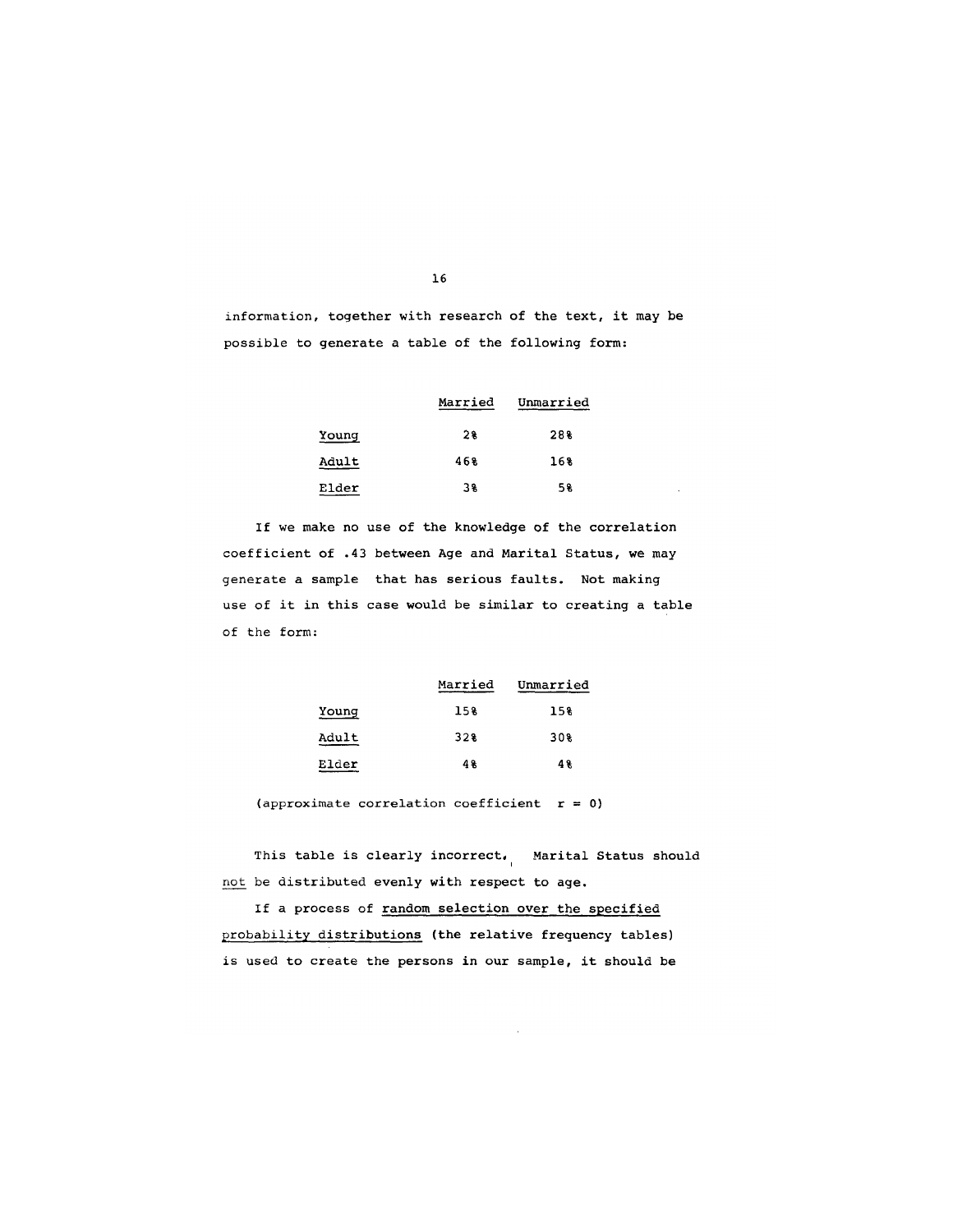possible to run a cross-tabulation on this data with the result being that we can reproduce the tables that we started with to create that data.

After the process of sample creation is finished, we may produce a table of the form:

| Age   | Sex ·  | Marital<br>Status | <b>Percent of</b><br>Population<br>(rounded) |
|-------|--------|-------------------|----------------------------------------------|
| Younq | Male   | Married           | 08                                           |
| Adult | Male   | Married           | 22%                                          |
| Elder | Male   | Married           | 28                                           |
| Young | Female | Married           | 28                                           |
| Adult | Female | Married           | 24%                                          |
| Elder | Female | Married           | 18                                           |
| Young | Male   | Unmarried         | 13%                                          |
| Adult | Male   | Unmarried         | 98                                           |
| Elder | Male   | Unmarried         | 2 €                                          |
| Young | Female | Unmarried         | 15%                                          |
| Adult | Female | Unmarried         | 78                                           |
| Elder | Female | Unmarried         | 38                                           |

This table would imply the use, in part, of the marginal relative distributions:

 $\sim$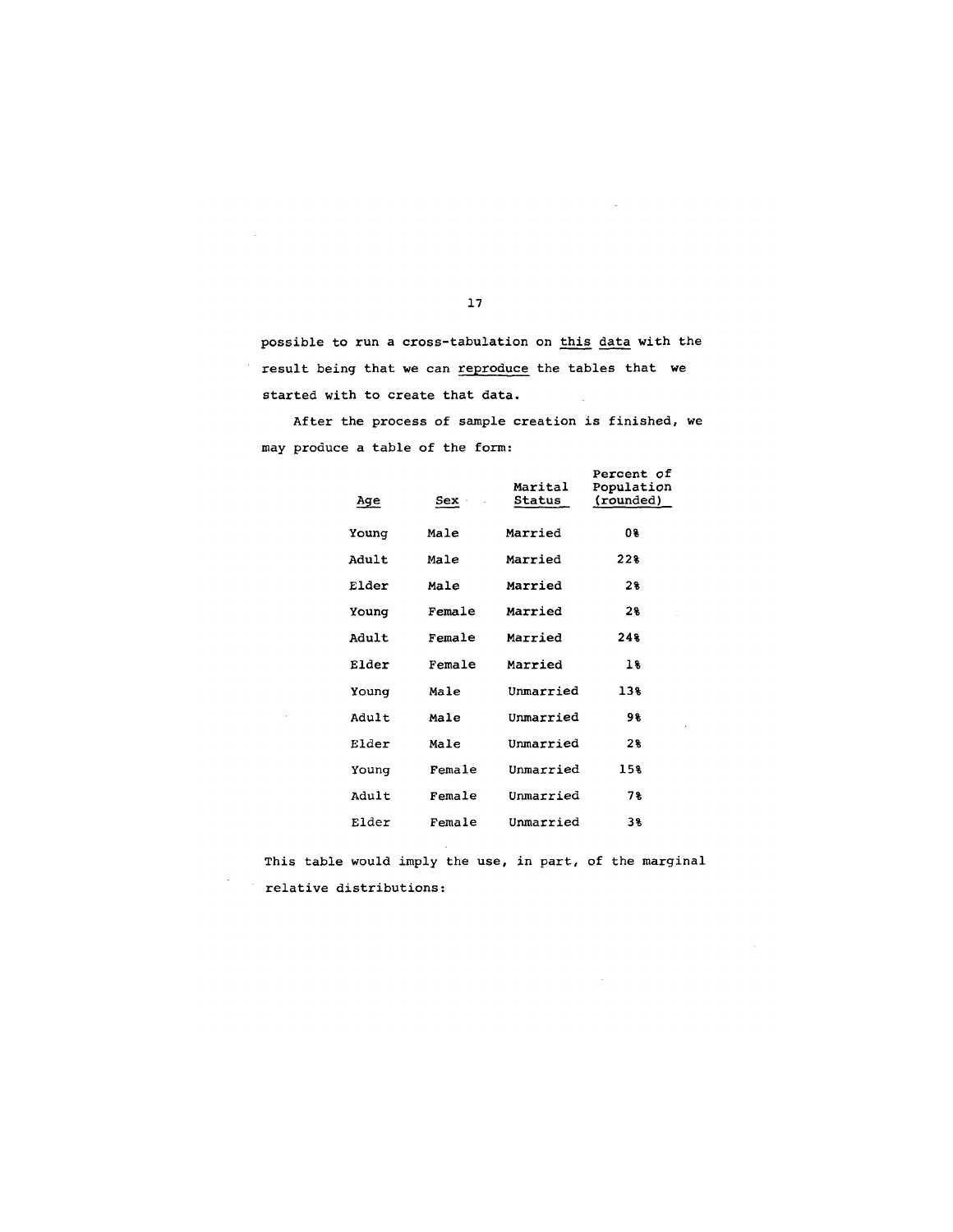| Male      | 48%  |
|-----------|------|
| Female    | 52%  |
| Young     | 30%  |
| Adult     | 62%  |
| Elder     | 88   |
| Married   | 51 k |
| Unmarried | 59%  |

It can be seen that since there are few (the number is rounded to 0%) young married males, more information was used to arrive at these values than merely the use of the marginal distributions. Their use alone would imply that there should be approximately  $6\frac{1}{2}$  % young married males.

# 4.2 Aquaintance Lists.

To model the linguistic patterns as they occur in the real world, it is necessary to account in some way for appropriate dissemination of information by insisting that each person speak for the most part with the same persons he spoke to in the past. This is a tedious process if done dynamically at the time the conversations are to take place in the computer simulation, we can show that it is parsimonious to create an "acquaintance list" of those persons who are in frequent contact with each individual, and to change this acquaintance list at more infrequent intervals. The acquaintance lists may be updated together with other major actions, such as the birth and death routines, arrivals and departures, and the occurance of natural phenomena such as seasonal change.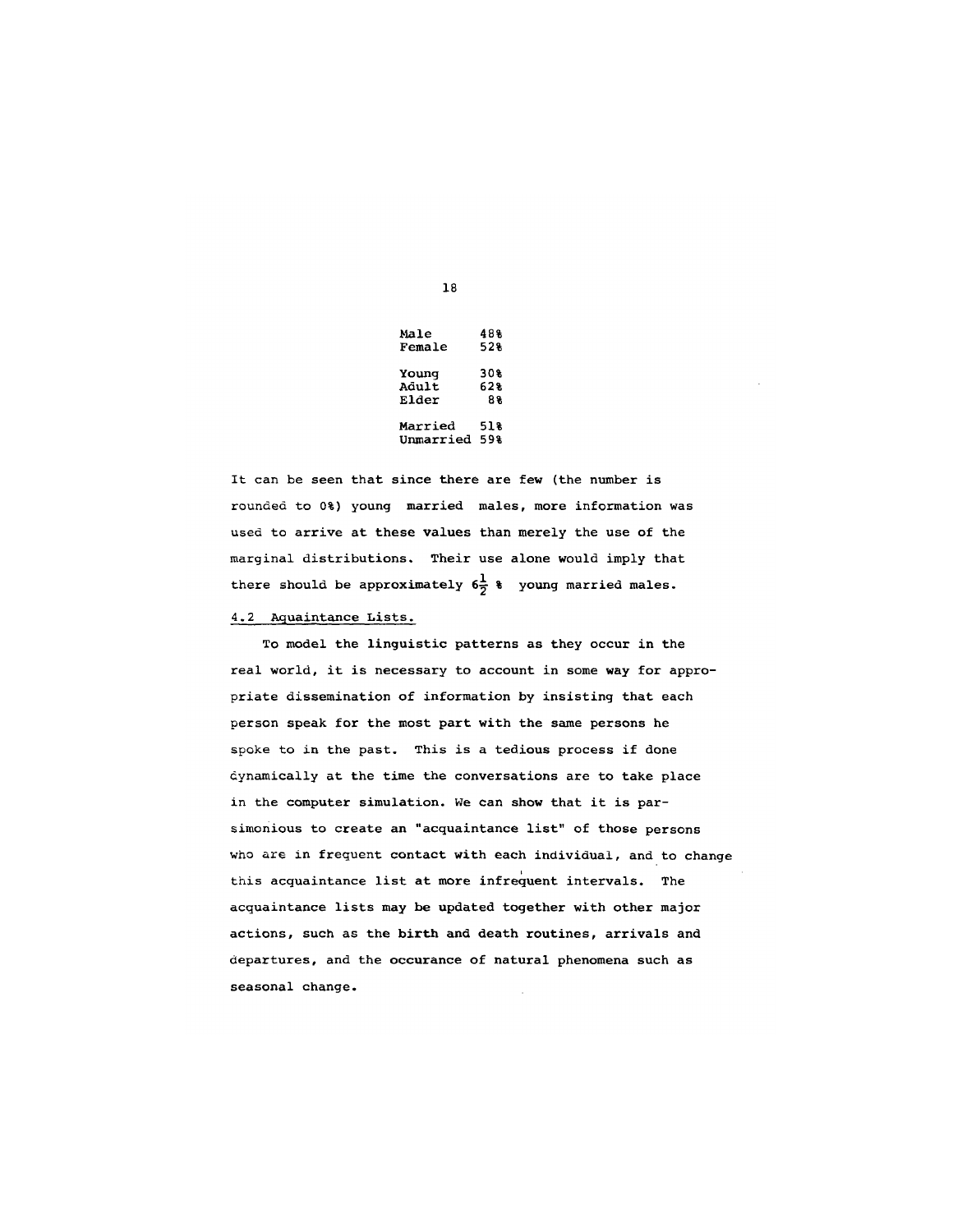We may build the acquaintance list by a technique closely approximating that which occurs naturally by the "best fit" method in which two persons are said to be "acquaintances" if they have various attributes in common -- they may live near each other, work together, or belong to the same social group. If many attributes are in common, then, these people will be very likely to be forced to speak to one another whether or not they might be classified correctly as "friends".

More formally, we may define a person's attributes by his position in the sample space. For a sample of n variables, a person can be defined by the n-tuple  $(V_1, V_2, \ldots, V_n)$  $V_n$ ). By a simple calculus, we can map this point from the integer n-space into the boolean m-space, where m is greater than or equal to n , and each variable now has the value 1 if the persons can be characterized by the truth of this attribute, and 0 otherwise. For example, the variable Age, in our example above, would be changed from one variable with three values to three variables with two values each. From Age: l=Young, 2=Adult, 3=Elder, we would construct Young in Age: l=True, 0=False; Adult in Age: l=True, 0=False; Elder in Age: l=True, 0=False.

A person in our sample can now be characterized by the boolean m-tuple  $(B_1, B_2, \ldots, B_m)$ . In order to determine which attributes that two persons have in common, it is necessary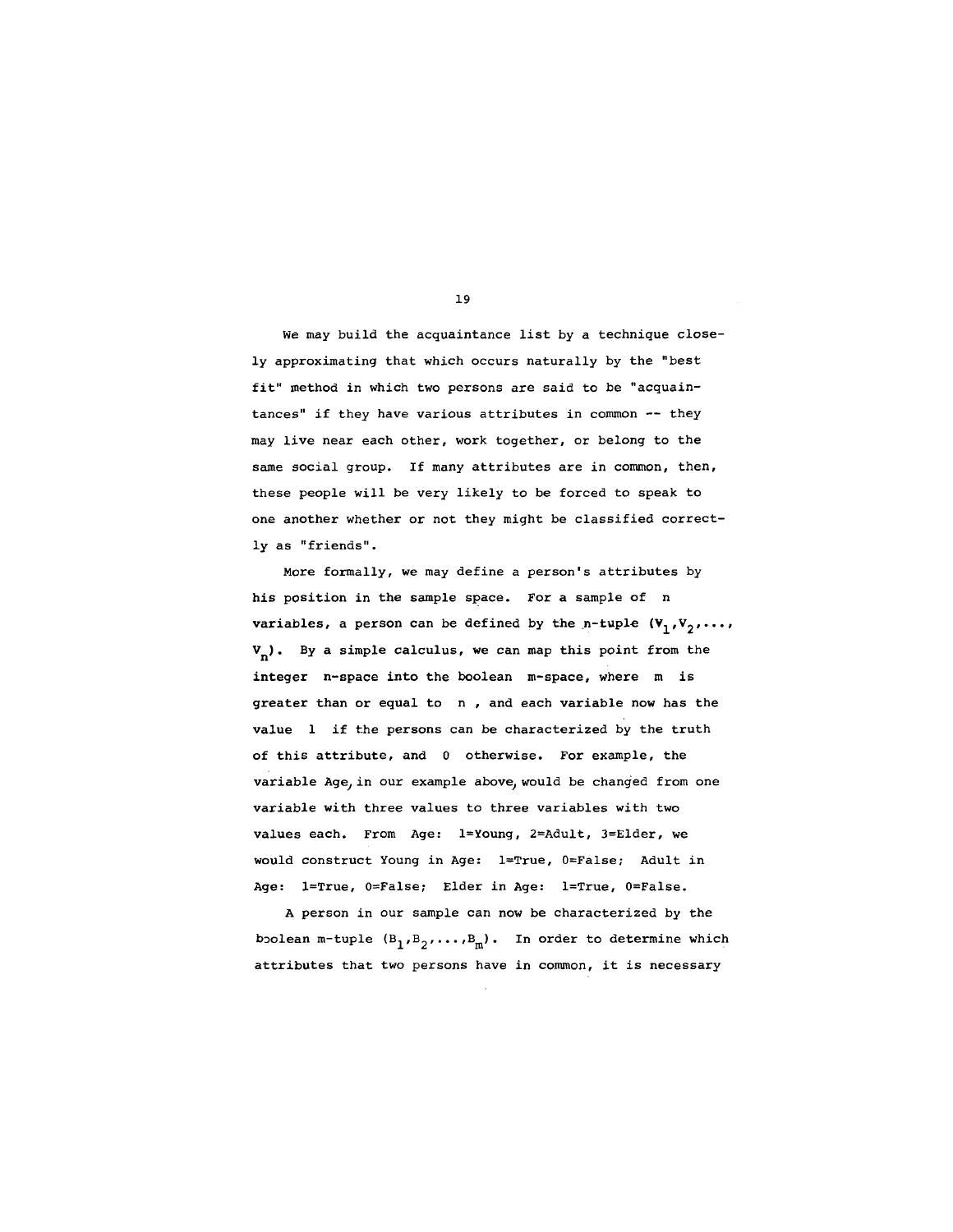to ADD (multiply) these to boolean vectors together. The resultant vector has l's in the positions where the two persons origionally both had had l's, and no place else are there l's.

To account for the disproportionate import of the fact that two attributes are in common, and in some instances to correct for the fact that persons may be more likely to be acquaintances if they do not have two particular attributes in common (e.g., Sex), the resultant vector is multiplied by a third Weight vector  $\overline{W}$ .

The Resultant vector is summed to a scalar, and this number is compared to an externally specified "hit" value "H" to determine whether these two persons are said to be "acquaintances". Example:

 $\overline{A} = (1,0,0,1,0,1,1,0,1,0,0,0,0,1,0,1,1,0,0,0,0,1,1)$  $\overline{E} = (0,1,1,1,1,1,0,0,0,0,0,0,0,0,0,1,1,0,0,0,0,1,0,1)$ A--B = (0,0,0,i,0,0,0,0,0~0,0,0,0,0,0,i,0,0,0,0,0,0,i) = (4,4,5,4,5,4,4,4,-5,4,4,4,4,4,4,4,1,4,4,4,4,4,4) R=ABW = (0,0,0,4,0,0,0,0,0,0,0,0,0,0,0,4,0,0,0,0,0,0,0,4) m  $X = L$   $R_i = 12$ <br> $i=1$  $\overline{1}$  $H = 35$ 

In this case we see that since the value of our calculation X does not exceed or equal the hit value H , we reject these two persons as being acquaintances. This re-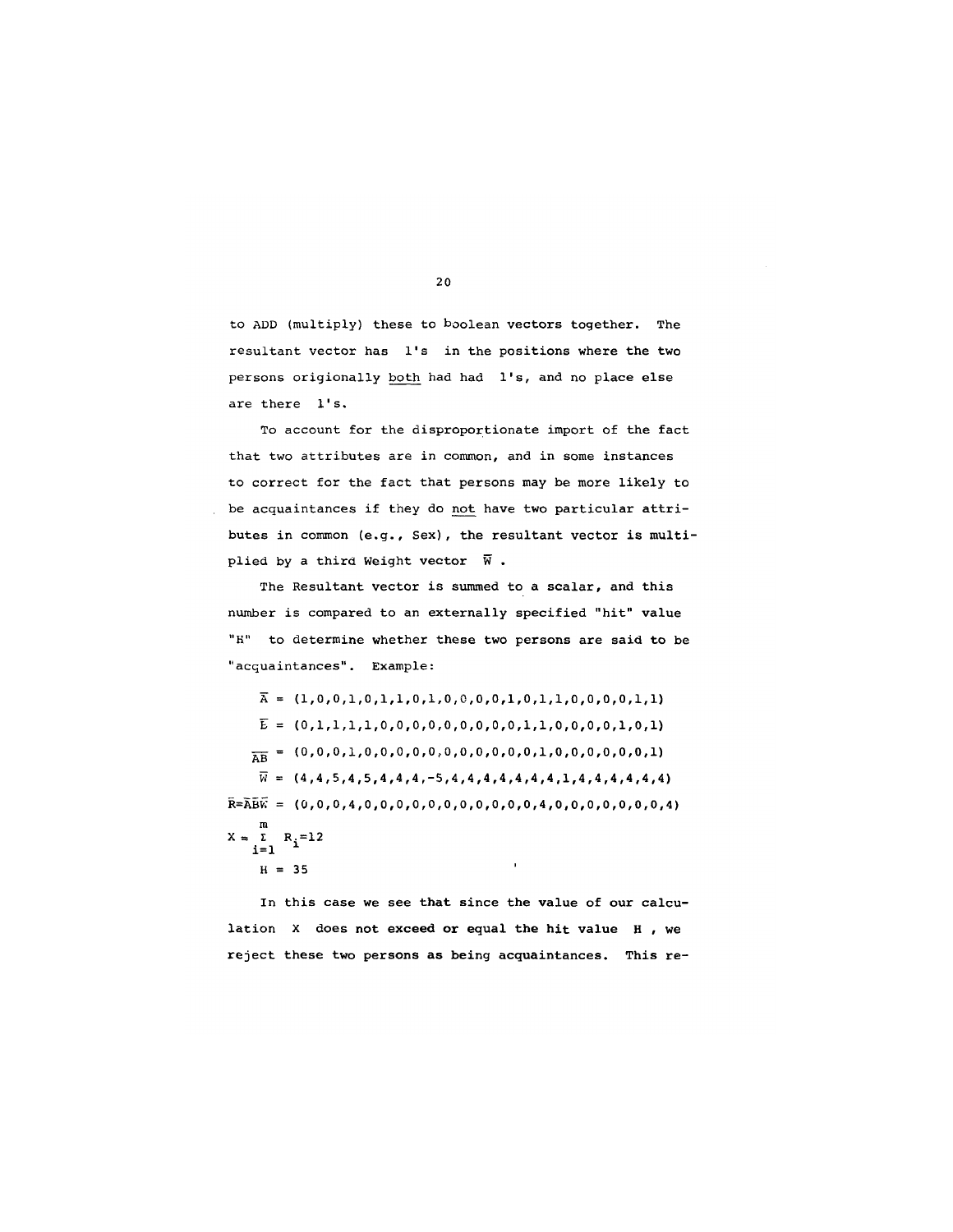jection can be easily changed into a more dynamic technique by the use of more sophisticated stochastic methods, such as the rejection being conditions on a random number exceeding the difference between the numbers X and H . Further selection is necessary to determine one-sided relationships. It may be possible that A is an acquaintance of B (B listens to A) but B is not an acquaintance of A (A does not listen to B), for instance if A is a village chief, and B is a non-destinguished village member.

## 4.3 Conversation Interaction

The flow of the generation and parsing process is as follows (the only exceptions are in the case of normative learning were immediate auditor feedback is required):

# a. Conversation Creation:

- i. Generate all utterances from each grammar at one time, by passing the grammar file serially. A. The number of utterances for each pass is set as an external parameter "S". B. Generate "S" sentences in context  $C_1$ . Generate "S" sentences in context  $C_2^{\dagger}$ . Generate "S" sentences in context  $C_3$ . Generate "S" sentences in context  $\, {\sf c}_{\, {\sf n}} \,$
- 2. Enter conversation creation routine.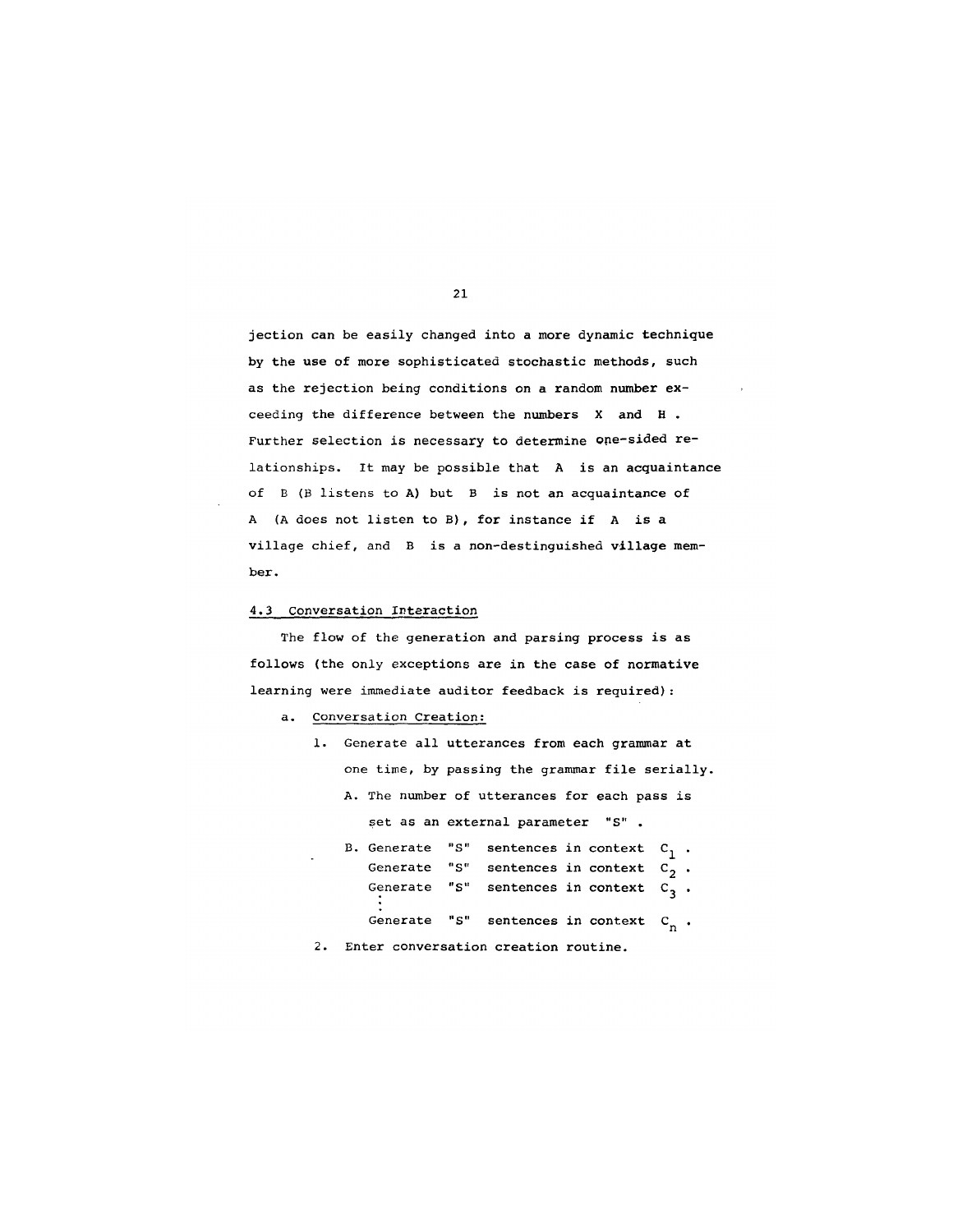The conversation creation routine will peruse the acquaintance lists of each persons to generate "listens" in the form of ordered triples (a,b,c), where

- a = ID of listener  $b = ID$  of Acquaintance
- 
- c = Context of talk.

This triple (a,b,c) will be placed in a file called the "listen" file. The "listen" file, when finished, will be a stack of entries in order by the first entry  $a_i$ .

```
a_1 b_1 c_1a_2 b_2 c_2a_3 b_3 c_3: : : 
a_n b_n c_n
```
3. Enter the routine which parses the sentence produced.

b. The Parsing Process:

For any two persons A and B, A can listen to sentences produced by B in only one context.

- 1. Bring in the grammar for person A from second-level memory
- 2. Determine the address on second-level memory
- of the conversation specified by the triple (a,b,c)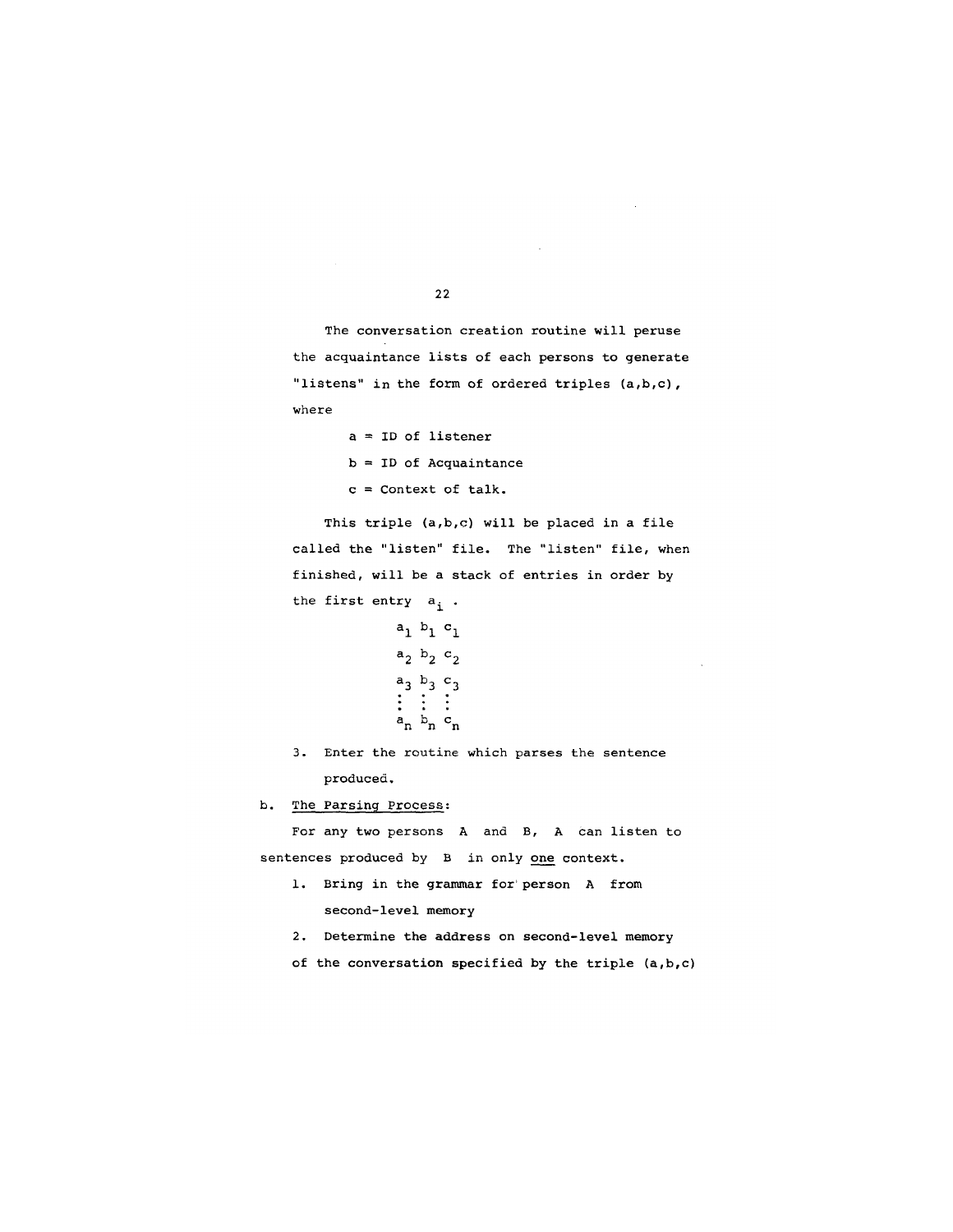and bring it into first-level memory (core).

3. Parse, or "listen" to the sentence.

4. Iterate on step 2 until all sentences are parsed.

5. Put the new grammar for this person on secondlevel memory.

6. Get the next grammar from second-level memory and go to step 2.

7. If no next grammar, increment the time counter. 8. If time to recreate the acquaintance lists or other major events such as birth/death routines and arrivals/departures do so.

9. Iterate on step 1 until finished with entire simulation process.

### 5. Interpretation of Results

The key problem is determining the success or failure of a simulation. Assuming everything else has gone well, how does one compare the grammars of the population members to determine their mutual similarities and their relation to the language situation in contemporary, real world Maori Society?

The design of the system offers a unique, detailed, quantitative method for determining the similarity of the competence of speakers. Every legal *sentence* ever *generated*  in the course of the simulation is saved by the system. At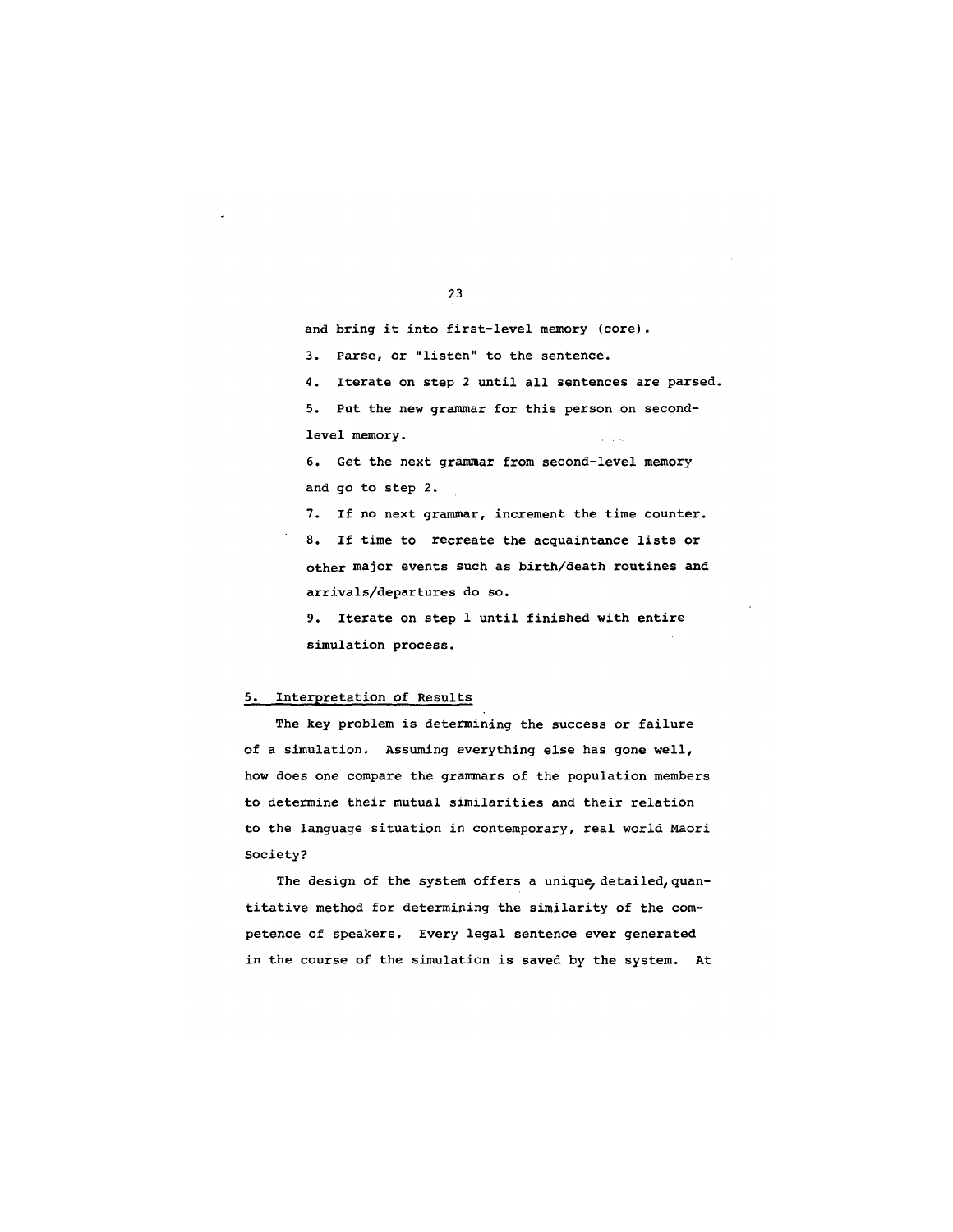the end of the simulation (or some other time) each individual must attempt to parse every legal sentence ever produced. Different individuals may expect to have varying degrees of success in their parsing attempts. Analysis of the results can offer a detailed, objective picture of the dialect situation on the basis of common success or failure in parsing particular sentences. These results may be correlated with any socio-demographic factors recorded in the data base of the model.

Given these rssults, one may then send the same list of sentences to New Zealand, and have the analogous test performed on a sample of the Maori population, asking informants to indicate the legal and illegal sentences.

The results of the live testing may then be compared with the simulation results. Thus, the Monte Carlo simulation approach appears to offer Linguistics a strong empirical methodology for testing otherwise unverifiable hypotheses.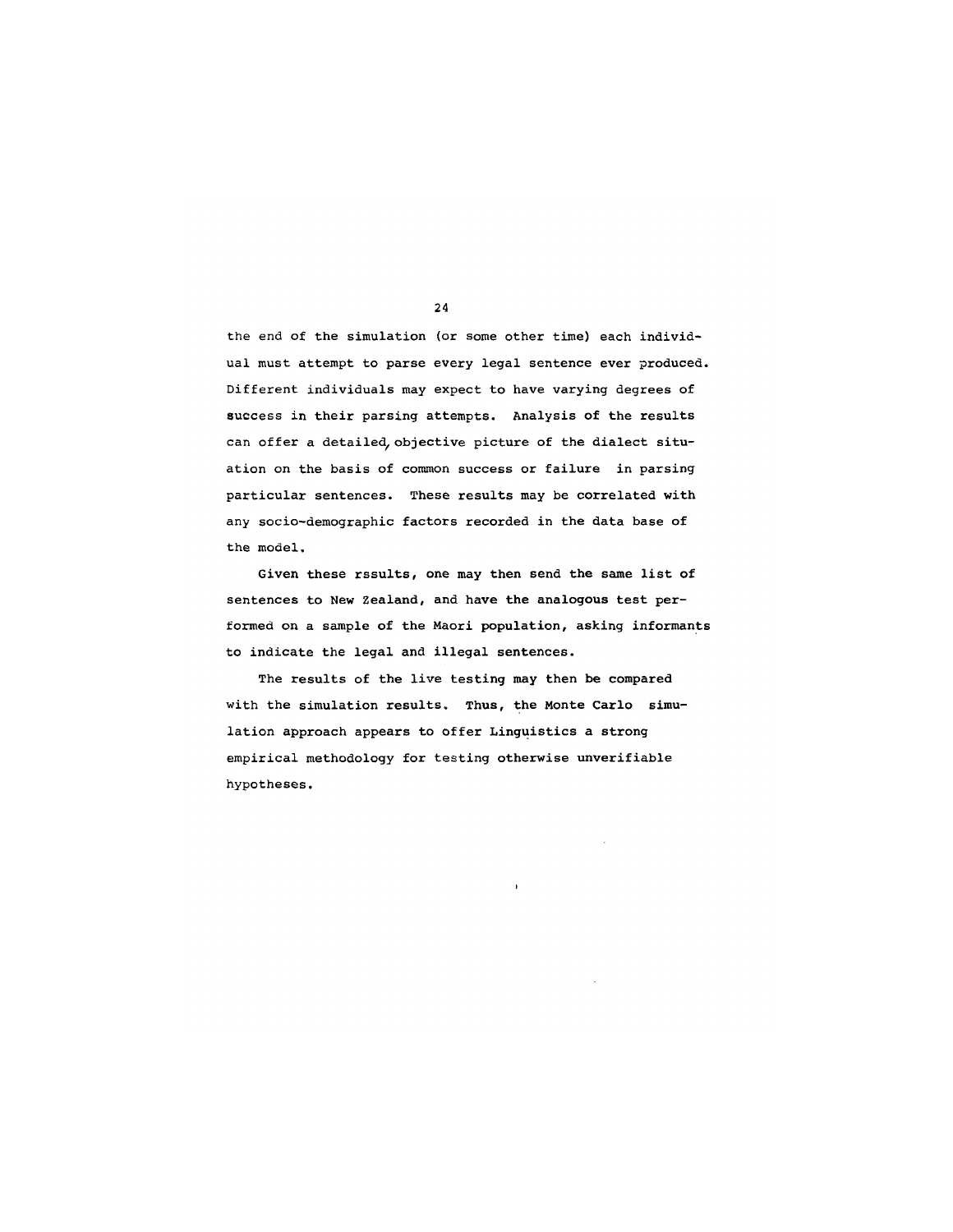## 25 References and Bibliography

- 1. Ausubel, David: Maori Youth, Price Milburn, Wellington, 1961.
- 2. Best, Elsdon: The Maori, 2 vols., Memoirs of the Polynesian Society, No. 5, Wellington, 1924.
- 3. Beaglehole, Ernest and Pearl: Some Modern Maoris, New Zealand Council for Educational Research, Wellington, 1946.
- 4. Biggs, Bruce: Maori Marria@e, Polynesian Society Maori Monographs No. i, Wellington, 1960.
- 5. Biggs, Bruce: The Structure of New Zealand Maori, Reprinted from Ant<u>hropological Linguistic</u>s, Vol. 3, No. 3; English-Maori Dictionary, Reed, Wellington, 1966.
- 6. Buck, Peter: Th<u>e Coming of the Maori</u>, Maori Purposes Fund Board and Whitecombe and Tombs Ltd., Wellington, First Edition 1949.
- 7. Firth, Raymond: Economics of the New Zealand Maori, Government Printer, Wellington, First Edition 1929, Second Edition 1959.
- 8. <u>Firth, Raymond</u>: We the Tikopia, George Allen & Unwin, London, 1936**.**
- 9. <u>Firth, Raymond</u>: 'A Note on Descent-Groups in Polynesia', Man, Vol. 57, 1957, pp. 4-8.
- l0, <u>Firth, Raymond</u>: S<u>ocial Change in Tikopia</u>, George Allen & Unwin, London, 1959.
- 11. <u>Firth, Raymond</u>: Primitive Polynesian Economy, 2nd<br>Edition, Routledge & Kegan Paul, London, 1965.
- 12. Groube, L. M.: Settlement Pattern in Prehistoric New Zealand, M.A. Thesis, The University of Auckland, 1964.
- 13. Hargreaves, R. P.: 'Changing Maori Agriculture in Pre-Waitange New Zealand', J.P.S~, Vol. 72, No. 2, 1963, pp. 101-17; 'Maori Agriculture of the Auckland Province in the Mid-Nineteenth Century', J.P.S., Vol. 68; No. 2 1959, pp. 61-79; 'Maori Agriculture after the Wars (1871-1886)', J.P.S., Vol. 69, No. 4, 1960, pp. 354-67.
- 14. Harre, John: 'The Relevance of Ancestry as a Factor in Social and Cultural Choice', J.P.S., Vcl. 74, No. i, 1965, pp. 3-20.

Journal of the Polynesian Society.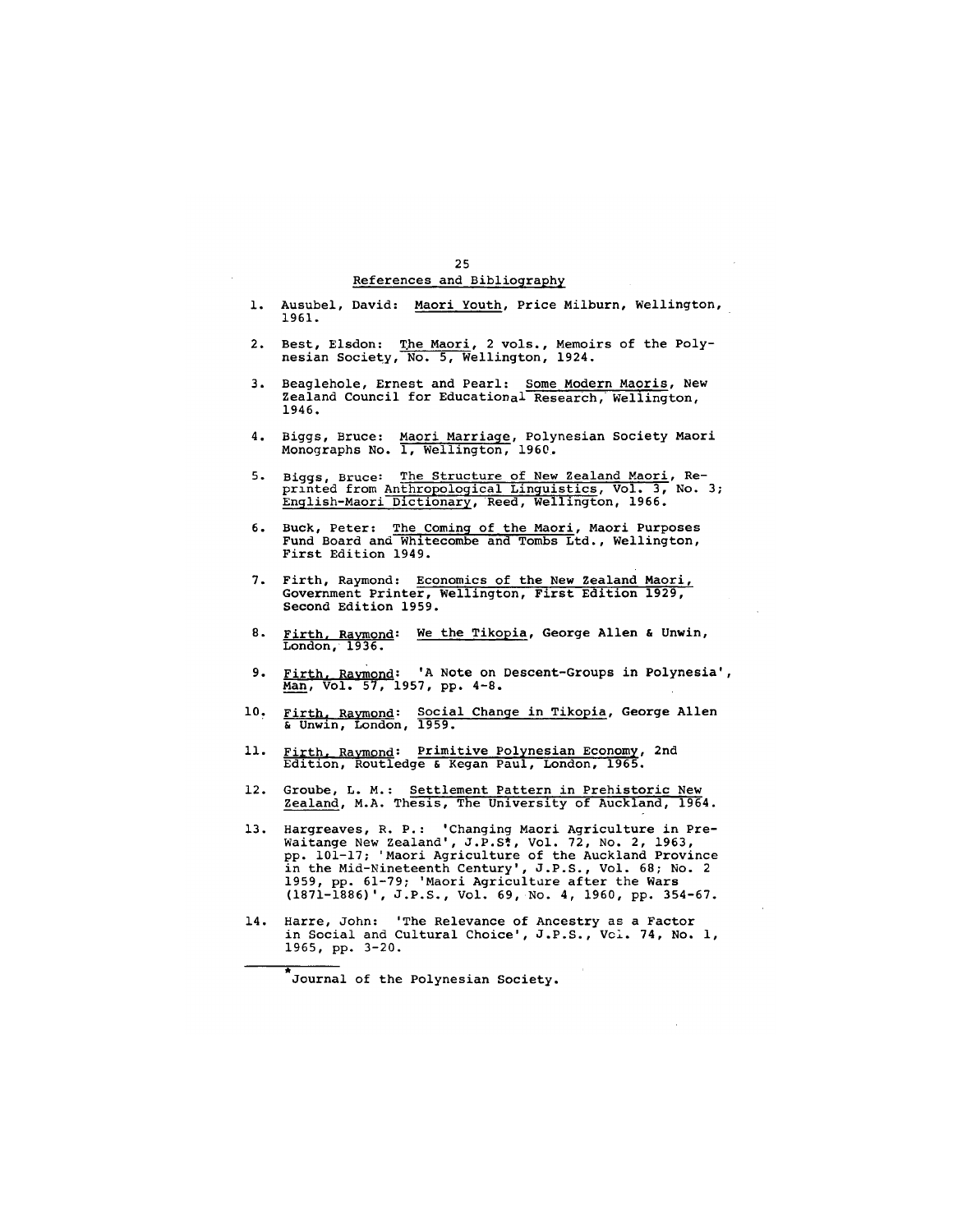- 15. Harre, John: M<u>aori a</u>nd Pakeha, Institute of Race Relations and Oxford University Press, 1966.
- 16. Hawthorn, H. B.: The Maori: A Study in Acculturation, American Anthropology Association Memoir 46, 1944.

 $\hat{\boldsymbol{\theta}}$ 

 $\bar{z}$ 

 $\sim$ 

- 17. Holst, Halvor: 'The Maori Schools in Maori Education', Education, Vol. 7, Department of Education, Wellington, March 1958, pp. 53-59.
- 18. Hunn, J. K.: Repo<u>rt on Department of Maori Affiar</u>s 24 August 1960, Government Printer, Wellington, 1961.
- 19. Keesing, Felix: The Changing Maori, The Board of Maori Ethnological Research, New Plymouth, 1928.
- 20. Klein, S.: Some Components of a Program for Dynamic Modelling of Historical Change in Language. Paper No. 14 of Preprints of Invited Papers for 1965 International Conference on Computational Linguistics, May 19-21, New York. [To appear in Russian in a book on Language Contact edited by V. Rosentsveig].
- 21. Klein, S.: Historical Change in Language Using Monte Carlo Techniques. Mechanical Translation, Vol. 9, Nos. 3 & 4, September & December, 1966 (Pub. May 1967). [To appear in English in an English version of the above mentioned Rosentsveig book.]
- 22. Klein, S.: Current Research in the Computer Simulation of Historical Change in Language. In press, Proceedings of the Xth International Congress of Linguists, 1968, Romanian Government, Bucharest. (See papers presented).
- 23. Klein, S., Fabens, W., Herriot, R., Katke, W., & Towster, A.: The AUTOLING System. University of Wisconsin Computer Sciences Department. Technical Report No. 43, Sept. 1968.
- 24. Maunsell, R.: Grammar of the New Zealand Language, Upton & Co. Auckland, 1894.
- 25. Maori Affairs, Department of: The Maori Today, (a) First Edition 1949; (b) Third Edition 1964; Government Printer, Wellington.
- 26. Merge, Joan: 'Marriage in Modern Maori Society', Man, Vol. 57, 1957, pp. 166-70.
- 27. Metge, Joan: A New Maori Migration: Rural and Urban Relations in Northern New Zealand, London School of Economics Monographs in Social Anthropology No. 27, Athlone Press and Melbourne University Press, 1964.